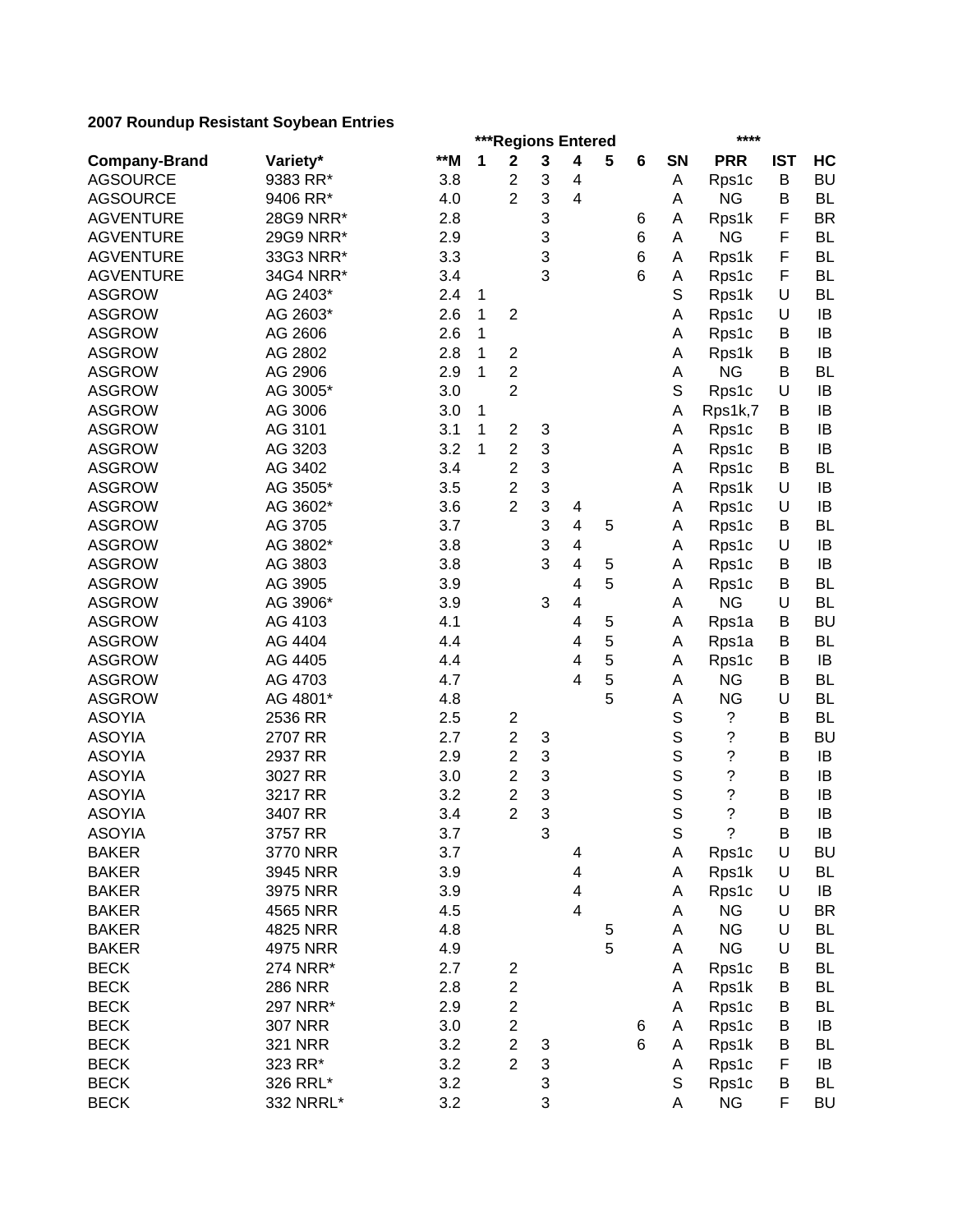|                              |                    |       |             |                         |   | ***Regions Entered      |   |   |             | ****       |            |           |
|------------------------------|--------------------|-------|-------------|-------------------------|---|-------------------------|---|---|-------------|------------|------------|-----------|
| <b>Company-Brand</b>         | Variety*           | $**M$ | 1           | $\mathbf 2$             | 3 | $\overline{\mathbf{4}}$ | 5 | 6 | SN          | <b>PRR</b> | <b>IST</b> | HC        |
| <b>BECK</b>                  | <b>342 NRR</b>     | 3.4   |             | $\overline{2}$          | 3 |                         |   | 6 | A           | Rps1c      | B          | <b>BL</b> |
| <b>BECK</b>                  | <b>354 NRR</b>     | 3.5   |             |                         | 3 |                         |   | 6 | Α           | Rps1c      | B          | IB        |
| <b>BECK</b>                  | 383 NRR*           | 3.8   |             |                         | 3 | 4                       |   |   | Α           | <b>NG</b>  | F          | IB        |
| <b>BECK</b>                  | <b>399 NRR</b>     | 3.9   |             |                         | 3 | $\overline{\mathbf{4}}$ |   | 6 | Α           | Rps1c      | F          | <b>BL</b> |
| <b>BECK</b>                  | <b>405 NRR</b>     | 4.0   |             |                         |   | 4                       |   |   | Α           | Rps1k      | В          | <b>BL</b> |
| <b>BECK</b>                  | <b>422 NRR</b>     | 4.2   |             |                         |   | 4                       |   |   | Α           | <b>NG</b>  | B          | <b>BL</b> |
| <b>BECK</b>                  | <b>444 NRR</b>     | 4.4   |             |                         |   | 4                       |   |   | A           | <b>NG</b>  | B          | <b>BR</b> |
| <b>BIO GENE</b>              | <b>BG 3708 RN</b>  | 3.7   |             |                         |   | 4                       |   |   | A           | <b>NG</b>  | F          | IB        |
| <b>BIO GENE</b>              | BG 3806 RN*        | 3.8   |             |                         |   | 4                       |   |   | A           | <b>NG</b>  | F          | <b>BL</b> |
| <b>BIO GENE</b>              | BG 3807 RN*        | 3.8   |             |                         |   | 4                       |   |   | A           | <b>NG</b>  | F          | IB        |
| <b>BIO GENE</b>              | BG 4406 RN*        | 4.4   |             |                         |   | 4                       |   |   | A           | <b>NG</b>  | F          | <b>BR</b> |
| <b>CAMPBELL</b>              | 347 NRR*           | 3.4   |             | 2                       | 3 | 4                       |   | 6 | Α           | Rps1c      | F          | <b>BL</b> |
| <b>CROW'S</b>                | C 3318 R*          | 3.3   |             | 2                       |   |                         |   |   | Α           | Rps1k      | U          | IB        |
| <b>CROW'S</b>                | C 3518 R*          | 3.5   |             | $\overline{2}$          | 3 |                         |   |   | Α           | Rps1k      | U          | <b>BL</b> |
| <b>CROW'S</b>                | C 3619 R           | 3.6   |             |                         | 3 |                         |   |   | A           | <b>NG</b>  | U          | <b>BL</b> |
| <b>CROW'S</b>                | C 3817 R*          | 3.8   |             |                         | 3 |                         |   |   | Α           |            | U          | <b>BU</b> |
| <b>CROW'S</b>                |                    |       |             |                         | 3 |                         |   |   |             | Rps1c      | U          | <b>BU</b> |
|                              | C 3915 R*          | 3.9   |             |                         |   |                         |   |   | Α           | Rps1c      |            |           |
| <b>CROW'S</b>                | C 4142 R*          | 4.1   |             |                         |   | 4                       |   |   | Α           | Rps1a      | U          | <b>BR</b> |
| <b>DAIRYLAND</b>             | <b>DSR-2200 RR</b> | 2.2   | 1           |                         |   |                         |   |   | S           | <b>NG</b>  | B          | <b>BL</b> |
| <b>DAIRYLAND</b>             | <b>DSR-2300 RR</b> | 2.3   | 1           |                         |   |                         |   |   | S           | <b>NG</b>  | В          | <b>BL</b> |
| <b>DAIRYLAND</b>             | DSR-2600 RR*       | 2.6   | 1           | $\overline{c}$          |   |                         |   |   | R?          | Rps1k      | В          | <b>BL</b> |
| <b>DAIRYLAND</b>             | <b>DSR-2770 RR</b> | 2.7   | 1           | $\overline{2}$          | 3 |                         |   |   | $\mathbb S$ | Rps1k      | B          | <b>BL</b> |
| <b>DAIRYLAND</b>             | DSR-2850 RRSTSHP*  | 2.8   |             | $\overline{\mathbf{c}}$ |   |                         |   | 6 | B           | Rps1k      | B          | <b>BL</b> |
| <b>DAIRYLAND</b>             | DSR-2929 RR*       | 2.9   | 1           | $\overline{2}$          | 3 |                         |   | 6 | A           | <b>NG</b>  | B          | <b>BL</b> |
| <b>DAIRYLAND</b>             | DSR-3003 RRSTS     | 3.0   | 1           | $\overline{c}$          | 3 |                         |   |   | S           | <b>NG</b>  | В          | <b>BL</b> |
| <b>DAIRYLAND</b>             | DSR-3130 RR*       | 3.1   | 1           | $\overline{2}$          | 3 |                         |   | 6 | Α           | Rps1k      | В          | <b>BL</b> |
| <b>DAIRYLAND</b>             | DSR-3320 RRSTS     | 3.3   |             | $\overline{c}$          |   |                         |   |   | Α           | Rps1k      | В          | <b>BL</b> |
| <b>DAIRYLAND</b>             | <b>DSR-3535 RR</b> | 3.5   |             | $\overline{2}$          | 3 |                         |   | 6 | A           | <b>NG</b>  | B          | <b>BL</b> |
| <b>DAIRYLAND</b>             | <b>DSR-3675 RR</b> | 3.6   |             |                         | 3 |                         |   |   | Α           | Rps1c      | В          | <b>BL</b> |
| <b>DAIRYLAND</b>             | <b>DSR-4300 RR</b> | 4.3   |             |                         | 3 |                         |   |   | A           | <b>NG</b>  | U          | <b>BL</b> |
| <b>DELTA &amp; PINE LAND</b> | <b>DP 4450 RR</b>  | 4.3   |             |                         |   | 4                       | 5 |   | A           | <b>NG</b>  | B          | <b>BR</b> |
| <b>DELTA &amp; PINE LAND</b> | <b>DPX 4334 RR</b> | 4.3   |             |                         |   | 4                       | 5 |   | S           | <b>NG</b>  | B          | <b>BL</b> |
| <b>DELTA GROW</b>            | 3950 RR            | 3.9   |             |                         |   | 4                       | 5 |   | Α           | Rps1k      | F          | <b>BL</b> |
| <b>DELTA GROW</b>            | 4150 RR            | 4.1   |             |                         |   | 4                       | 5 |   | Α           | Rps1a      | F          | <b>BR</b> |
| <b>DELTA GROW</b>            | 4460 RR            | 4.4   |             |                         |   | $\overline{\mathbf{4}}$ | 5 |   | A           | <b>NG</b>  | F          | <b>BL</b> |
| <b>DELTA GROW</b>            | <b>4470 RRSTS</b>  | 4.4   |             |                         |   | 4                       | 5 |   | Α           | Rps1c      | F          | <b>BL</b> |
| <b>DELTA GROW</b>            | 4970 RR            | 4.9   |             |                         |   | $\overline{\mathbf{4}}$ | 5 |   | Α           | <b>NG</b>  | F          | <b>BL</b> |
| <b>DERAEDT</b>               | 2121 RR*           | 2.3   | 1           |                         |   |                         |   |   | S           | <b>NG</b>  | U          | <b>BL</b> |
| <b>DERAEDT</b>               | 2677 NRR*          | 2.6   | 1           |                         |   |                         |   |   | Α           | <b>NG</b>  | U          | <b>BL</b> |
| <b>DERAEDT</b>               | 2788 NRR*          | 2.7   | 1           |                         |   |                         |   |   | A           | <b>NG</b>  | U          | <b>BL</b> |
| DYNA-GRO                     | 32C38*             | 3.8   |             |                         | 3 | $\overline{4}$          |   |   | Α           | Rps1c      | B          | <b>BL</b> |
| DYNA-GRO                     | 3362 NRR*          | 3.6   |             |                         | 3 |                         |   |   | Α           | Rps1k      | В          | <b>BL</b> |
| DYNA-GRO                     | 3390 NRR*          | 3.8   |             |                         | 3 |                         |   |   | Α           | Rps1c      | B          | <b>BL</b> |
| DYNA-GRO                     | 36C28*             | 2.8   | 1           |                         |   |                         |   |   | Α           | Rps1k      | В          | <b>BR</b> |
| DYNA-GRO                     | 37A44*             | 4.4   |             |                         |   | $\overline{4}$          | 5 |   | A           | <b>NG</b>  | B          | <b>BR</b> |
| DYNA-GRO                     | 37J34*             | 3.4   |             | $\overline{2}$          | 3 |                         |   |   | Α           | Rps1c      | В          | <b>BL</b> |
| <b>EXCEL</b>                 | 8236 NRR           | 2.3   | 1           |                         |   |                         |   |   | R?          | Rps1k      | В          | <b>BL</b> |
| <b>EXCEL</b>                 | 8249 NRR           | 2.7   | 1           |                         |   |                         |   |   | Α           | Rps1k      | B          | <b>BL</b> |
| <b>EXCEL</b>                 | 8259 RR            | 2.5   | $\mathbf 1$ |                         |   |                         |   |   | S           | Rps1k      | B          | BL        |
|                              |                    |       |             |                         |   |                         |   |   |             |            |            |           |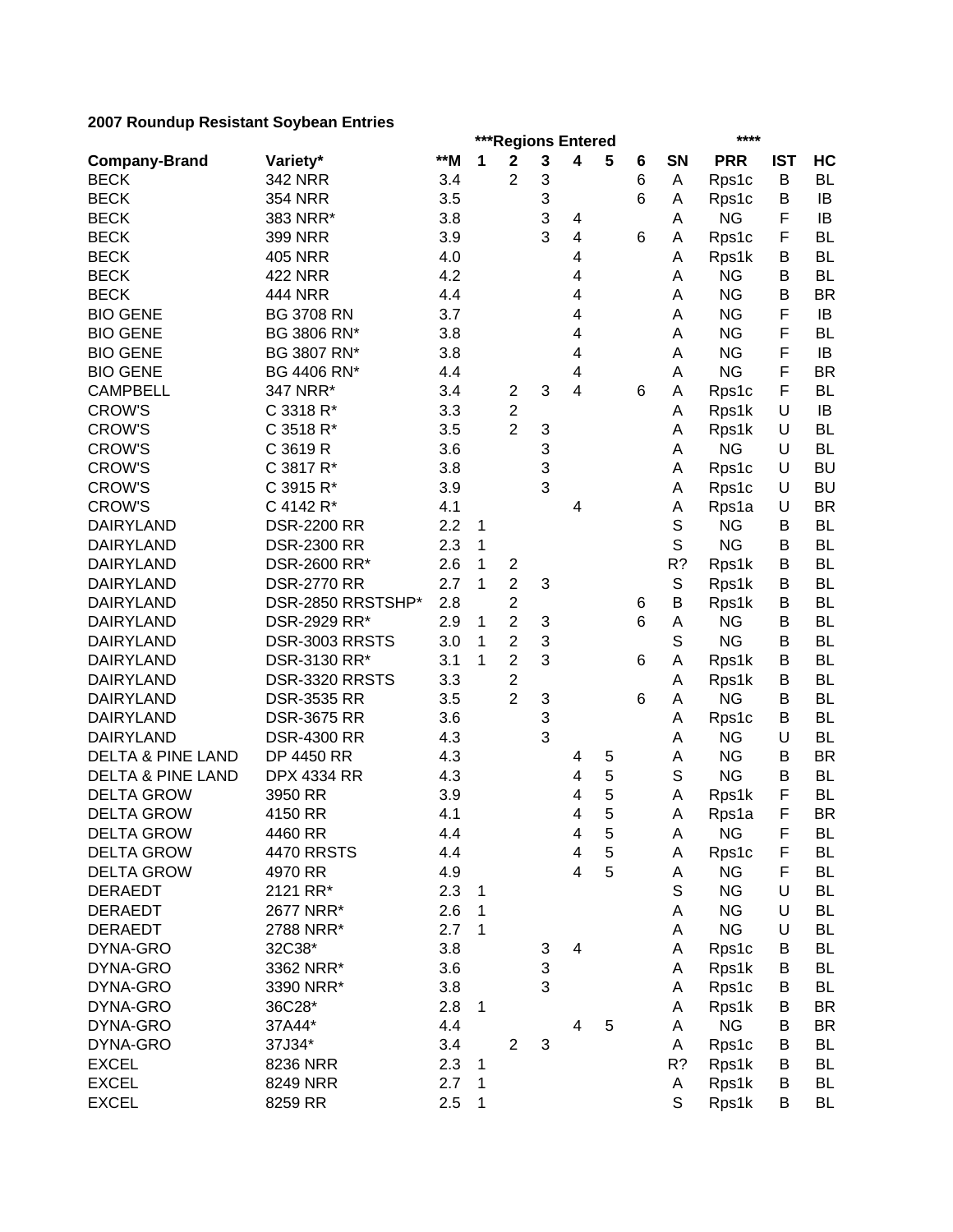|                       |                     |            |              | ***Regions Entered      |   |                         |   |   |             | ****       |            |           |
|-----------------------|---------------------|------------|--------------|-------------------------|---|-------------------------|---|---|-------------|------------|------------|-----------|
| <b>Company-Brand</b>  | Variety*            | **M        | 1            | $\mathbf 2$             | 3 | $\overline{\mathbf{4}}$ | 5 | 6 | SN          | <b>PRR</b> | <b>IST</b> | HC        |
| <b>EXCEL</b>          | 8277 RR             | 2.7        | 1            |                         |   |                         |   |   | S           | <b>NG</b>  | B          | <b>BL</b> |
| <b>EXCEL</b>          | <b>8287 RRSTS</b>   | 2.8        | $\mathbf{1}$ |                         |   |                         |   |   | $\mathbb S$ | <b>NG</b>  | B          | <b>BL</b> |
| <b>EXCEL</b>          | <b>8288 NNRR</b>    | 2.8        | 1            |                         |   |                         |   |   | Α           | Rps1k      | B          | <b>BL</b> |
| <b>EXCEL</b>          | 8308 NRR            | 3.0        | 1            |                         |   |                         |   |   | Α           | Rps1k      | B          | <b>BL</b> |
| <b>EXCEL</b>          | 8309 NRR            | 3.1        |              |                         |   |                         |   | 6 | Α           | Rps1c      | В          | IB        |
| <b>EXCEL</b>          | 8343 NRR*           | 3.4        |              | $\overline{2}$          |   |                         |   |   | Α           | <b>NG</b>  | B          | IB        |
| <b>EXCEL</b>          | 8357 NNRR*          | 3.7        |              |                         | 3 |                         |   |   | Α           | Rps1k      | В          | <b>BL</b> |
| <b>EXCEL</b>          | 8368 NRR            | 3.5        |              |                         | 3 |                         |   |   | Α           | <b>NG</b>  | В          | <b>BL</b> |
| <b>EXCEL</b>          | 8369 NRR*           | 3.6        |              |                         | 3 |                         |   |   | Α           | Rps1c      | U          | IB        |
| <b>EXCEL</b>          | 8394 NRR*           | 3.9        |              |                         |   | 4                       |   |   | Α           | Rps1c      | B          | <b>BU</b> |
| <b>EXCEL</b>          | 8396 RRSTS          | 3.9        |              |                         | 3 | 4                       |   |   | S           | <b>NG</b>  | В          | <b>BL</b> |
| <b>EXCEL</b>          | 8407 NRR            | 4.0        |              |                         |   | 4                       |   |   | Α           | Rps1c      | В          | IB        |
| <b>EXCEL</b>          | 8427 NRRSTS*        | 4.2        |              |                         |   | 4                       |   |   | Α           | <b>NG</b>  | В          | <b>BL</b> |
| <b>EXCEL</b>          | 8430 NNRRSTS        | 4.3        |              |                         |   | 4                       |   |   | A           | <b>NG</b>  | В          | <b>BL</b> |
| <b>EXCEL</b>          | 8432 NRR            | 4.3        |              |                         |   | 4                       |   |   | A           | <b>NG</b>  | U          | <b>BL</b> |
| <b>EXCEL</b>          | 8450 NRR*           | 4.5        |              |                         |   |                         | 5 |   | A           | <b>NG</b>  | B          | <b>BL</b> |
| <b>EXCEL</b>          | 8455 NRR            | 4.5        |              |                         |   | 4                       |   |   | A           | <b>NG</b>  | B          | IB        |
| <b>EXCEL</b>          | 8481 NRR            | 4.8        |              |                         |   | 4                       |   |   | A           | <b>NG</b>  | В          | <b>BL</b> |
| <b>FARM ADVANTAGE</b> | 7296 N              | 2.9        | 1            |                         |   |                         |   |   | Α           | Rps1c      | U          | IB        |
| <b>FARM ADVANTAGE</b> | 7305N               | 3.0        | 1            |                         |   |                         |   |   | Α           | Rps1c      | U          | <b>BU</b> |
| <b>FARM ADVANTAGE</b> | 7324 N              | 3.2        | 1            |                         |   |                         |   |   | Α           | <b>NG</b>  | U          | <b>BL</b> |
| <b>FONTANELLE</b>     | 8182 RR*            | 2.8        | 1            |                         |   |                         |   |   | S           | <b>NG</b>  | U          | IB        |
| <b>FONTANELLE</b>     | 8665 NRR*           | 2.6        | 1            |                         |   |                         |   |   | A           | R?         | U          | <b>BR</b> |
| <b>FONTANELLE</b>     | 8687 NRR*           | 2.8        | 1            |                         |   |                         |   |   | Α           | Rps1k      | U          | IB        |
| <b>FONTANELLE</b>     | 9412 NRR*           | 3.1        |              | 2                       |   |                         |   |   | Α           | R?         | U          | IB        |
| <b>FONTANELLE</b>     | 9609 NRR*           | 3.0        |              | $\overline{2}$          |   |                         |   |   | Α           | <b>NG</b>  | U          | <b>BL</b> |
| <b>FONTANELLE</b>     | 9652 NRR*           | 3.5        |              | $\overline{2}$          |   |                         |   |   | Α           | Rps1c      | U          | <b>BL</b> |
| <b>FS HISOY</b>       | <b>HS 2766</b>      | 2.7        | 1            | $\overline{\mathbf{c}}$ |   |                         |   |   | Α           | Rps1k      | B          | IB        |
| <b>FS HISOY</b>       | <b>HS 2846</b>      | 2.8        | 1            | $\overline{c}$          |   |                         |   |   | Α           | Rps1c      | В          | <b>BL</b> |
| <b>FS HISOY</b>       | <b>HS 3156</b>      | 3.1        | 1            | $\overline{\mathbf{c}}$ |   |                         |   |   | Α           | Rps1c      | В          | IB        |
| <b>FS HISOY</b>       | <b>HS 3266</b>      | 3.2        | 1            | $\overline{c}$          | 3 |                         |   |   | Α           | Rps1k      | В          | <b>BL</b> |
| <b>FS HISOY</b>       | <b>HS 3466</b>      | 3.4        |              | $\overline{c}$          | 3 |                         |   |   | Α           | Rps1c      | B          | <b>BL</b> |
| <b>FS HISOY</b>       | HS 3536*            | 3.5        |              | $\overline{\mathbf{c}}$ | 3 |                         |   |   | Α           | Rps1k      | B          | <b>BL</b> |
| <b>FS HISOY</b>       | <b>HS 3766</b>      | 3.7        |              | $\overline{2}$          | 3 | 4                       |   |   | A           | <b>NG</b>  | B          | IB        |
| FS HISOY              | <b>HS 3846</b>      | 3.8        |              | $\overline{c}$          | 3 | 4                       |   |   | A           | Rps1c      | B          | <b>BU</b> |
| <b>FS HISOY</b>       | HS 3916*            | 3.7        |              |                         | 3 | 4                       |   |   | Α           | Rps1c      | B          | IB        |
| <b>FS HISOY</b>       | HS 4028*            | 4.0        |              |                         |   | 4                       | 5 |   | Α           | <b>NG</b>  | B          | <b>BL</b> |
| <b>FS HISOY</b>       | <b>HS 4066</b>      | 4.0        |              |                         | 3 | $\overline{\mathbf{4}}$ |   |   | Α           | Rps1c      | B          | IB        |
| FS HISOY              | <b>HS 4256</b>      | 4.2        |              |                         |   | 4                       | 5 |   | Α           | Rps1c      | B          | IB        |
| <b>FS HISOY</b>       | <b>HS 4366</b>      | 4.3        |              |                         |   | 4                       | 5 |   | Α           | <b>NG</b>  | B          | <b>BL</b> |
| <b>FS HISOY</b>       | <b>HS 4456</b>      | 4.4        |              |                         |   | 4                       | 5 |   | Α           | <b>NG</b>  | B          | <b>BL</b> |
| <b>FS HISOY</b>       | <b>HS 4646</b>      | 4.6        |              |                         |   | 4                       | 5 |   | Α           | <b>NG</b>  | B          | BL        |
| <b>FS HISOY</b>       | <b>HS 4766</b>      | 4.7        |              |                         |   | $\overline{4}$          | 5 |   | Α           | <b>NG</b>  | B          | <b>BL</b> |
|                       |                     |            |              |                         |   |                         | 5 |   |             | <b>NG</b>  |            |           |
| <b>FS HISOY</b>       | HS 4856*<br>R 07-28 | 4.8<br>2.8 |              |                         |   |                         |   |   | Α           |            | B<br>B     | BL        |
| <b>FS HISOY</b>       |                     |            | 1            |                         |   |                         |   |   | Α           | Rps1c      |            | IB        |
| <b>FS HISOY</b>       | R 07-29             | 2.9        | 1            | 2                       |   |                         |   |   | Α           | Rps1k      | В          | <b>BL</b> |
| <b>FS HISOY</b>       | R 07-31             | 3.1        | 1            | $\boldsymbol{2}$        | 3 |                         |   |   | Α           | Rps1c      | В          | <b>BU</b> |
| <b>FS HISOY</b>       | R 07-33             | 3.3        |              | $\overline{c}$          | 3 |                         |   |   | Α           | Rps1c      | B          | IB        |
| <b>FS HISOY</b>       | R 07-35             | 3.5        |              | $\overline{c}$          | 3 |                         |   |   | Α           | Rps1c      | B          | <b>BL</b> |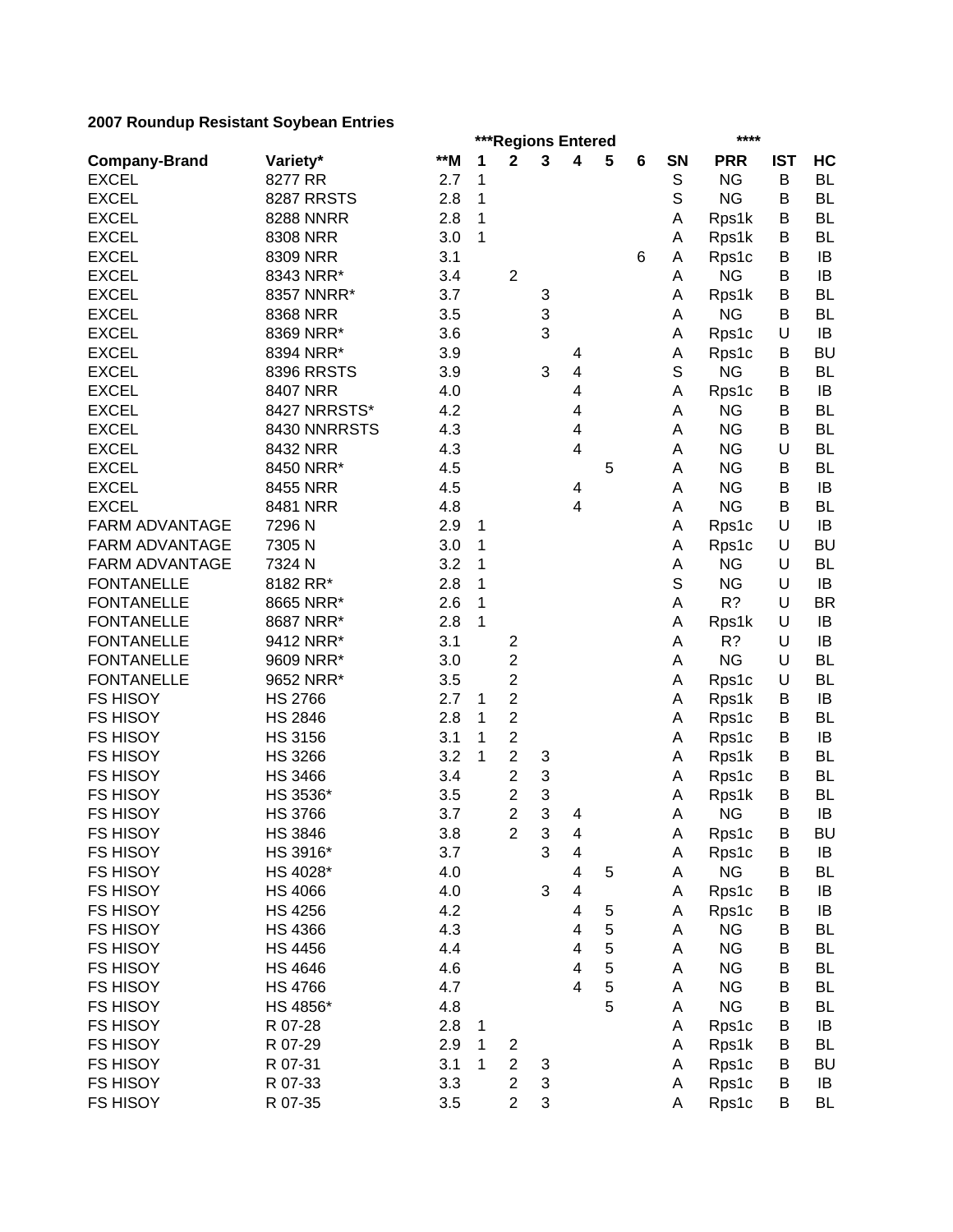|                      |                     |       |   | ***Regions Entered |   |                         |   |   |    | ****       |            |           |
|----------------------|---------------------|-------|---|--------------------|---|-------------------------|---|---|----|------------|------------|-----------|
| <b>Company-Brand</b> | Variety*            | $*$ M | 1 | $\mathbf 2$        | 3 | 4                       | 5 | 6 | SN | <b>PRR</b> | <b>IST</b> | HC        |
| <b>FS HISOY</b>      | R 07-37             | 3.7   |   | $\overline{2}$     | 3 |                         |   |   | Α  | Rps1c      | B          | <b>BU</b> |
| <b>FS HISOY</b>      | R 07-39             | 3.9   |   |                    | 3 | 4                       | 5 |   | A  | Rps1c      | B          | <b>BL</b> |
| <b>FS HISOY</b>      | R 07-45             | 4.5   |   |                    |   | 4                       | 5 |   | A  | <b>NG</b>  | B          | <b>BL</b> |
| <b>FS HISOY</b>      | R 07-48             | 4.8   |   |                    |   | 4                       | 5 |   | A  | Rps1c      | В          | <b>BL</b> |
| <b>FS HISOY</b>      | X 07-42             | 4.2   |   |                    |   | 4                       | 5 |   | Α  | Rps1c      | B          | <b>BL</b> |
| <b>GREAT HEART</b>   | GT-314 CRR*         | 3.1   |   |                    | 3 |                         |   | 6 | A  | Rps1k      | U          | IB        |
| <b>GREAT HEART</b>   | GT-378 CRR*         | 3.7   |   |                    | 3 | 4                       |   | 6 | A  | <b>NG</b>  | U          | <b>BU</b> |
| <b>GREAT HEART</b>   | <b>GT-397 CRR</b>   | 3.9   |   |                    | 3 | 4                       |   |   | A  | Rps1c      | U          | IB        |
| <b>GREAT HEART</b>   | <b>GT-467 CRR</b>   | 4.6   |   |                    |   | 4                       | 5 |   | A  | Rps1a      | U          | <b>BL</b> |
| <b>HELENA</b>        | 2976                | 2.9   |   | $\overline{c}$     |   |                         |   |   | A  | Rps1k      | В          | <b>BL</b> |
| <b>HELENA</b>        | 3378                | 3.3   |   | $\overline{2}$     | 3 |                         |   |   | A  | Rps1c      | В          | <b>BL</b> |
| <b>HELENA</b>        | 3576                | 3.5   |   |                    | 3 |                         |   |   | A  | Rps1k      | В          | IB        |
| <b>HELENA</b>        | 3676                | 3.6   |   |                    | 3 |                         |   |   | A  | Rps1c      | В          | <b>BL</b> |
| <b>HOBLIT</b>        | <b>HB 312 NRR</b>   | 3.1   |   | $\overline{2}$     |   |                         |   |   | Α  | Rps1c      | U          | IB        |
| <b>HOBLIT</b>        | <b>HB 342 NRR</b>   | 3.4   |   |                    | 3 |                         |   |   | А  | Rps1c      | U          | <b>BL</b> |
| <b>HOBLIT</b>        | <b>HB 354 NRR</b>   |       |   |                    |   |                         |   |   |    |            | U          | <b>BL</b> |
|                      |                     | 3.5   |   |                    | 3 |                         |   |   | А  | Rps1c      |            |           |
| <b>HOBLIT</b>        | <b>HB 355 NRR</b>   | 3.5   |   |                    | 3 |                         |   |   | Α  | Rps1k      | U          | <b>BL</b> |
| <b>HOBLIT</b>        | <b>HB 375 NRR</b>   | 3.7   |   |                    | 3 |                         |   |   | Α  | Rps1c      | U          | <b>BU</b> |
| <b>HOBLIT</b>        | <b>HB 422 NRR</b>   | 4.2   |   |                    |   | 4                       |   |   | Α  | <b>NG</b>  | U          | <b>BL</b> |
| <b>HOFFMAN</b>       | H 3366 CR           | 3.6   |   |                    |   | $\overline{\mathbf{4}}$ | 5 |   | А  | Rps1c      | В          | IB        |
| <b>HOFFMAN</b>       | H 3437 CR           | 4.3   |   |                    |   | 4                       | 5 |   | Α  | Rps1k      | B          | <b>BL</b> |
| <b>HOFFMAN</b>       | H 3444 CR           | 4.4   |   |                    |   | 4                       | 5 |   | Α  | Rps1k      | B          | <b>BL</b> |
| <b>HOFFMAN</b>       | H 3456 CR*          | 4.5   |   |                    |   | 4                       | 5 |   | Α  | <b>NG</b>  | B          | IB        |
| <b>HOFFMAN</b>       | H 39-06 CR          | 3.9   |   |                    |   | 4                       | 5 |   | А  | <b>NG</b>  | B          | IB        |
| <b>HOFFMAN</b>       | H 41-07 CR          | 4.1   |   |                    |   | 4                       | 5 |   | А  | <b>NG</b>  | B          | <b>BL</b> |
| <b>HORIZON</b>       | H 288 N*            | 2.8   | 1 | $\overline{c}$     | 3 |                         |   | 6 | Α  | <b>NG</b>  | U          | <b>BL</b> |
| <b>HORIZON</b>       | H 296 N*            | 2.9   | 1 | $\overline{2}$     | 3 |                         |   | 6 | A  | Rps1c      | U          | IB        |
| <b>HORIZON</b>       | H 303 N*            | 3.0   | 1 | $\overline{c}$     | 3 |                         |   | 6 | A  | Rps1c      | U          | IB        |
| <b>HORIZON</b>       | H 340 N*            | 3.4   | 1 | $\overline{c}$     | 3 |                         |   | 6 | A  | Rps1c      | F          | <b>BL</b> |
| <b>HORIZON</b>       | H 352 N*            | 3.5   |   | $\overline{c}$     | 3 | 4                       |   | 6 | Α  | Rps1k      | F          | <b>BL</b> |
| <b>HORIZON</b>       | H 356 N             | 3.5   |   | $\overline{c}$     | 3 | 4                       |   | 6 | Α  | Rps1c      | U          | <b>BL</b> |
| <b>HORIZON</b>       | H 378 N             | 3.7   |   | $\overline{2}$     | 3 | 4                       |   | 6 | Α  | <b>NG</b>  | F          | IB        |
| <b>HORIZON</b>       | H 399 N*            | 3.9   |   |                    | 3 | 4                       |   | 6 | Α  | Rps1c      | F          | IB        |
| <b>HORIZON</b>       | H 406 N*            | 4.0   |   |                    | 3 | 4                       | 5 | 6 | Α  | Rps1k      | U          | <b>BL</b> |
| <b>HORIZON</b>       | H 419 N             | 4.1   |   |                    | 3 | $\overline{\mathbf{4}}$ | 5 | 6 | A  | <b>NG</b>  | $\sf U$    | <b>BL</b> |
| <b>HORIZON</b>       | H 422 N             | 4.2   |   |                    | 3 | 4                       | 5 | 6 | A  | <b>NG</b>  | U          | <b>BL</b> |
| <b>HORIZON</b>       | H 424 N*            | 4.2   |   |                    | 3 | $\overline{4}$          | 5 | 6 | Α  | <b>NG</b>  | U          | <b>BL</b> |
| <b>HUBNER</b>        | <b>H346 NRR</b>     | 3.4   |   |                    | 3 |                         |   |   | A  | Rps1c      | F          | BL        |
| <b>HUBNER</b>        | H 388 RR            | 3.8   |   |                    | 3 |                         |   |   | S  | <b>NG</b>  | F          | <b>BL</b> |
| <b>HUGHES</b>        | 405                 | 2.4   | 1 |                    |   |                         |   |   | S  | Rps1k      | B          | BL        |
| <b>HUGHES</b>        | 555                 | 2.5   | 1 |                    |   |                         |   |   | A  | <b>NG</b>  | B          | BL        |
| <b>HUGHES</b>        | 796                 | 2.7   | 1 |                    |   |                         |   |   | Α  | Rps1a      | В          | <b>BL</b> |
| <b>HUGHES</b>        | 847                 | 2.8   | 1 |                    |   |                         |   |   | A  | <b>NG</b>  | B          | <b>BL</b> |
| <b>KALTENBERG</b>    | <b>KB 226 RR</b>    | 2.2   | 1 |                    |   |                         |   |   | A  | <b>NG</b>  | F          | <b>BL</b> |
| <b>KALTENBERG</b>    | <b>KB 249 RR</b>    | 2.4   | 1 |                    |   |                         |   |   | Α  | <b>NG</b>  | F          | <b>BL</b> |
| <b>KALTENBERG</b>    | <b>KB 258 RR</b>    | 2.5   | 1 |                    |   |                         |   |   | S  | <b>NG</b>  | F          | <b>BR</b> |
| <b>KALTENBERG</b>    |                     |       | 1 |                    |   |                         |   |   | S  |            | F          | <b>BL</b> |
|                      | <b>KB 268 RR</b>    | 2.6   |   |                    |   |                         |   |   |    | Rps1k      | F          |           |
| <b>KALTENBERG</b>    | <b>KB 278 RR</b>    | 2.7   | 1 |                    |   |                         |   |   | Α  | <b>NG</b>  |            | BL        |
| <b>KITCHEN</b>       | <b>KSC 3479 CRR</b> | 3.4   |   |                    | 3 |                         |   |   | A  | <b>NG</b>  | U          | IB        |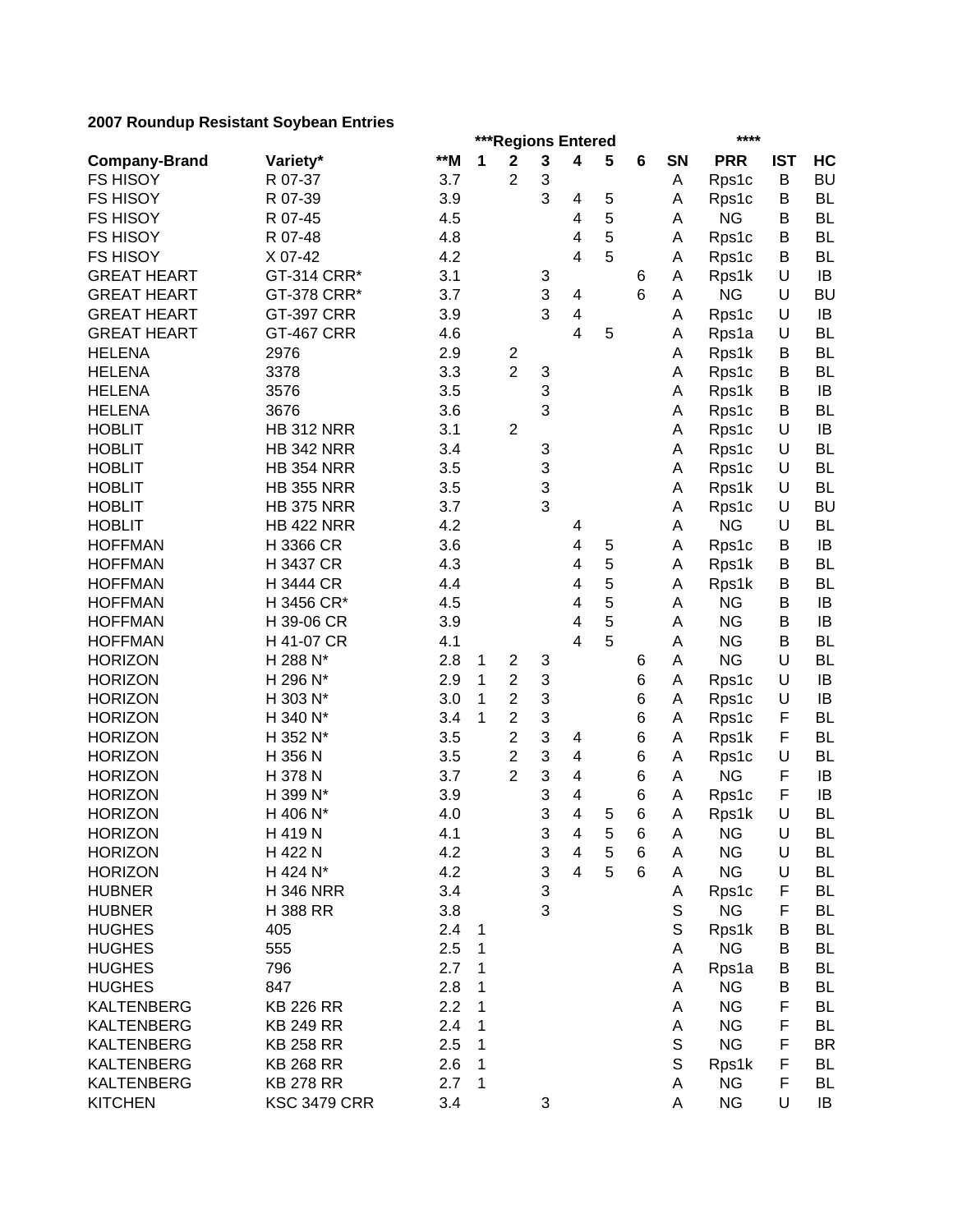|                      |                      |       |   | ***Regions Entered                        |                           |                         |   |   |             | ****               |            |           |
|----------------------|----------------------|-------|---|-------------------------------------------|---------------------------|-------------------------|---|---|-------------|--------------------|------------|-----------|
| <b>Company-Brand</b> | Variety*             | $*$ M | 1 | $\mathbf 2$                               | 3                         | $\overline{\mathbf{4}}$ | 5 | 6 | <b>SN</b>   | <b>PRR</b>         | <b>IST</b> | HC        |
| <b>KITCHEN</b>       | <b>KSC 3546 CRR</b>  | 3.5   |   |                                           | 3                         |                         |   |   | Α           | Rps1k              | U          | <b>BL</b> |
| <b>KITCHEN</b>       | <b>KSC 3786 CRR</b>  | 3.7   |   |                                           | 3                         | 4                       |   |   | A           | Rps1c              | U          | <b>BU</b> |
| <b>KITCHEN</b>       | <b>KSC 3856 CRR*</b> | 3.8   |   |                                           | 3                         | 4                       |   |   | Α           | <b>NG</b>          | U          | <b>BR</b> |
| <b>KITCHEN</b>       | <b>KSC 3869 CRR</b>  | 3.8   |   |                                           | 3                         | $\overline{4}$          |   |   | A           | Rps1c              | U          | <b>BU</b> |
| <b>KITCHEN</b>       | <b>KSC 3982 CRR</b>  | 3.9   |   |                                           | 3                         | $\overline{\mathbf{4}}$ |   |   | Α           | Rps1k              | U          | <b>BU</b> |
| <b>KITCHEN</b>       | <b>KSC 4266 CRR*</b> | 4.2   |   |                                           | 3                         | $\overline{\mathbf{4}}$ |   |   | Α           | R?                 | U          | IB        |
| <b>KRUGER</b>        | <b>EX 28A07</b>      | 2.8   | 1 | $\overline{2}$                            | 3                         |                         |   | 6 | A           | Rps1k              | В          | <b>BL</b> |
| <b>KRUGER</b>        | K-195+RRSCN          | 2.0   | 1 |                                           |                           |                         |   |   | A           | Rps1k              | B          | IB        |
| <b>KRUGER</b>        | K-201 RRSCN          | 2.0   | 1 |                                           |                           |                         |   |   | Α           | Rps1c              | В          | <b>BL</b> |
| <b>KRUGER</b>        | K-204 RRSCN          | 2.0   | 1 |                                           |                           |                         |   |   | A           | Rps1k              | В          | IB        |
| <b>KRUGER</b>        | K-228 RRSCN          | 2.2   | 1 |                                           |                           |                         |   |   | A           | Rps1k              | В          | M         |
| <b>KRUGER</b>        | K-235 RRSCN*         | 2.4   | 1 | $\overline{c}$                            |                           |                         |   |   | A           | <b>NG</b>          | В          | <b>BR</b> |
| <b>KRUGER</b>        | K-239 RR             | 2.3   | 1 | $\overline{2}$                            |                           |                         |   |   | S           | <b>NG</b>          | В          | <b>BL</b> |
| <b>KRUGER</b>        | K-248 RRSCN          | 2.5   | 1 | $\overline{c}$                            |                           |                         |   |   | Α           | <b>NG</b>          | B          | <b>BR</b> |
| <b>KRUGER</b>        | K-251 RRSCN          | 2.5   | 1 | $\overline{2}$                            |                           |                         |   |   | A           | Rps1k              | B          | <b>BR</b> |
| <b>KRUGER</b>        | K-263 RRSCN          | 2.7   |   | $\overline{\mathbf{c}}$                   |                           |                         |   |   | А           | Rps1c              | B          | IB        |
| <b>KRUGER</b>        | <b>K-271 RR</b>      | 2.7   | 1 | $\overline{2}$                            | 3                         |                         |   |   | $\mathbb S$ | <b>NG</b>          | B          | IB        |
| <b>KRUGER</b>        | K-272 RRSCNLINO      | 2.7   |   | $\overline{c}$                            |                           |                         |   |   | Α           | <b>NG</b>          | B          | <b>BU</b> |
| <b>KRUGER</b>        | K-274 RRSCN          | 2.7   | 1 | $\overline{2}$                            | 3                         |                         |   |   | Α           | <b>NG</b>          | B          | <b>BU</b> |
| <b>KRUGER</b>        | K-275 RRSCN          | 2.8   | 1 | $\overline{c}$                            | 3                         |                         |   |   | Α           | Rps1k              | B          | IB        |
| <b>KRUGER</b>        | K-278 RRSCN          | 2.7   | 1 | $\overline{2}$                            | 3                         |                         |   |   | A           | Rps1c              | В          | IB        |
| <b>KRUGER</b>        | K-283 RRSCN*         | 2.8   | 1 | $\overline{c}$                            | 3                         |                         |   |   | Α           | Rps1k              | B          | <b>BR</b> |
| <b>KRUGER</b>        | K-287 RRSCN          | 2.8   | 1 | $\overline{2}$                            | 3                         |                         |   |   | A           | Rps1c              | B          | <b>BL</b> |
| <b>KRUGER</b>        | K-294 RRSCN          | 2.9   |   | $\overline{\mathbf{c}}$                   |                           |                         |   |   | B           | <b>NG</b>          | B          | <b>BL</b> |
| <b>KRUGER</b>        | K-297 RRSCN          | 2.9   | 1 | $\overline{2}$                            | 3                         |                         |   |   | А           | Rps1k              | B          | <b>BR</b> |
| <b>KRUGER</b>        | K-302 RRSCNLINO      | 3.0   |   | $\overline{c}$                            |                           |                         |   |   | А           | <b>NG</b>          | В          | <b>BU</b> |
| <b>KRUGER</b>        | K-315 RRSCN          | 3.1   | 1 | $\overline{c}$                            | 3                         |                         |   |   | A           | Rps1c              | В          | IB        |
| <b>KRUGER</b>        | K-316 RRSCN          | 3.1   | 1 | $\overline{2}$                            | 3                         |                         |   | 6 | Α           | Rps1c              | В          | <b>BU</b> |
| <b>KRUGER</b>        | K-321 RRSCNLINO      | 3.2   |   | $\overline{2}$                            |                           |                         |   |   | A           | <b>NG</b>          | B          | <b>BU</b> |
| <b>KRUGER</b>        | K-333 RRSCN          | 3.3   | 1 | $\overline{2}$                            | 3                         | 4                       |   |   | Α           | Rps1k              | В          | <b>BL</b> |
| <b>KRUGER</b>        | K-340 RRSCN          | 3.4   | 1 | $\overline{2}$                            | 3                         | 4                       | 5 | 6 | Α           | Rps1k              | В          | <b>BL</b> |
| <b>KRUGER</b>        | K-341 RRSCN          | 3.4   | 1 | $\overline{2}$                            | 3                         | 4                       |   |   | Α           | Rps1k              | В          | IB        |
| <b>KRUGER</b>        | K-348 RRSCN          | 3.4   | 1 | $\overline{c}$                            | 3                         | $\overline{4}$          |   | 6 | Α           | Rps1c              | B          | <b>BL</b> |
| <b>KRUGER</b>        | K-363 RRSCN          | 3.7   |   | $\overline{c}$                            | 3                         | 4                       | 5 |   | Α           | <b>NG</b>          | B          | <b>BL</b> |
| <b>KRUGER</b>        | K-382 RRSCN          | 3.8   |   | $\overline{\mathbf{c}}$                   | $\ensuremath{\mathsf{3}}$ | 4                       | 5 |   | Α           | <b>NG</b>          | B          | IB        |
| <b>KRUGER</b>        | K-384 RRSCN          | 3.8   |   | $\overline{c}$                            | 3                         | 4                       | 5 |   | Α           | Rps1c              | Β          | <b>BU</b> |
| <b>KRUGER</b>        | K-389 RRSCN          | 3.9   |   | $\overline{2}$                            | 3                         | $\overline{\mathbf{4}}$ | 5 |   | Α           | Rps1c              | B          | <b>BU</b> |
| <b>KRUGER</b>        | K-410 RRSCN          | 4.0   |   |                                           | 3                         | 4                       | 5 |   | Α           | <b>NG</b>          | В          | <b>BL</b> |
| <b>KRUGER</b>        | K-433 RRSCN          | 4.3   |   |                                           | 3                         | 4                       | 5 |   | Α           | <b>NG</b>          | B          | <b>BR</b> |
| <b>KRUGER</b>        | K-476 RRSCN          | 4.6   |   |                                           |                           | 4                       | 5 |   | Α           | <b>NG</b>          | В          | <b>BL</b> |
| <b>KRUGER</b>        | K-478 RRSCN          | 4.7   |   |                                           |                           | 4                       | 5 |   |             |                    | B          | <b>BL</b> |
|                      | KY 3817 RN           |       |   |                                           | 3                         | 4                       | 5 |   | Α           | Rps1a<br><b>NG</b> |            |           |
| <b>KRUGER</b>        |                      | 3.7   |   | $\overline{\mathbf{c}}$                   |                           |                         |   |   | A           |                    | B          | BL        |
| <b>LEWIS</b>         | 2908                 | 2.9   |   | $\overline{\mathbf{c}}$<br>$\overline{c}$ |                           |                         |   |   | Α           | Rps1c              | В          | BR        |
| <b>LEWIS</b>         | 3258                 | 3.2   |   |                                           |                           |                         |   |   | Α           | Rps1c              | B          | <b>BU</b> |
| <b>LEWIS</b>         | 3558                 | 3.5   |   | $\overline{2}$                            |                           |                         |   |   | Α           | Rps1c              | В          | <b>BL</b> |
| <b>LEWIS</b>         | 3698                 | 3.6   |   |                                           | 3                         |                         |   |   | Α           | Rps1c              | В          | <b>BU</b> |
| <b>LEWIS</b>         | 3822                 | 3.8   |   |                                           | 3                         |                         |   |   | S           | <b>NG</b>          | B          | <b>BL</b> |
| <b>LEWIS</b>         | 3827                 | 3.8   |   |                                           | 3                         |                         |   |   | Α           | <b>NG</b>          | B          | IB        |
| <b>LEWIS</b>         | 3908                 | 3.9   |   |                                           | 3                         |                         |   |   | Α           | Rps1c              | B          | IB        |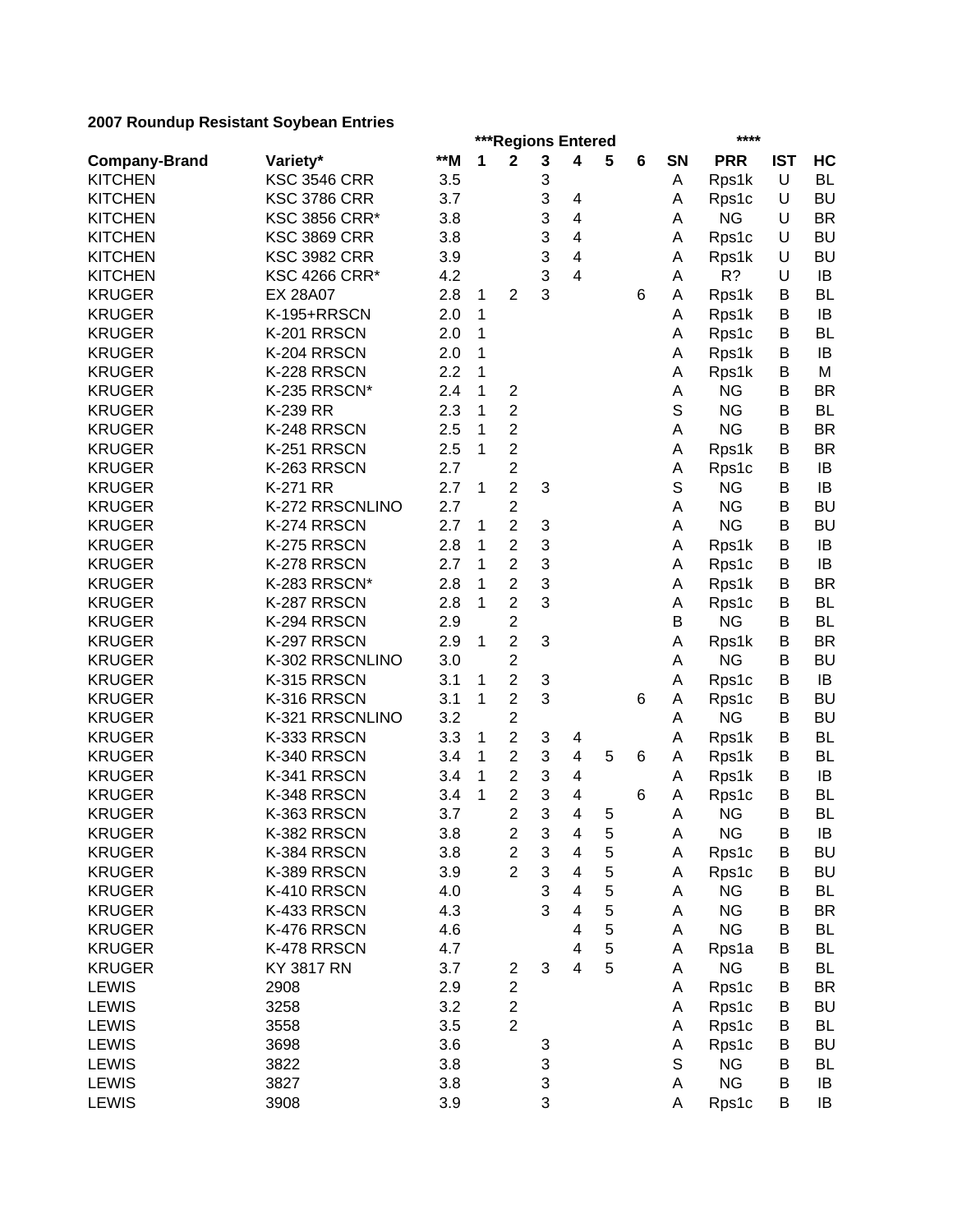|                                      |                                     |       |   |                                  |   | ***Regions Entered      |   |   |        | ****               |            |           |
|--------------------------------------|-------------------------------------|-------|---|----------------------------------|---|-------------------------|---|---|--------|--------------------|------------|-----------|
| <b>Company-Brand</b>                 | Variety*                            | $**M$ | 1 | $\mathbf 2$                      | 3 | 4                       | 5 | 6 | SN     | <b>PRR</b>         | <b>IST</b> | HC        |
| <b>LEWIS</b>                         | 3968                                | 3.9   |   |                                  | 3 | 4                       |   |   | Α      | Rps1c              | B          | <b>BL</b> |
| <b>LEWIS</b>                         | 4207                                | 4.2   |   |                                  |   | 4                       |   |   | Α      | <b>NG</b>          | В          | <b>BL</b> |
| <b>LEWIS</b>                         | 4408                                | 4.4   |   |                                  |   | 4                       |   |   | Α      | <b>NG</b>          | B          | <b>BL</b> |
| <b>LEWIS</b>                         | 3308*                               | 3.3   |   | $\boldsymbol{2}$                 |   |                         |   |   | А      | <b>NG</b>          | F          | <b>BR</b> |
| <b>LEWIS</b>                         | 3407*                               | 3.4   |   | $\overline{2}$                   | 3 |                         |   |   | Α      | Rps1c              | В          | <b>BL</b> |
| LEWIS                                | 3907*                               | 3.9   |   |                                  | 3 | 4                       |   |   | Α      | Rps1c              | В          | IB        |
| <b>LEWIS</b>                         | 4010*                               | 4.0   |   |                                  | 3 | $\overline{\mathbf{4}}$ |   |   | Α      | Rps1a              | В          | <b>BR</b> |
| <b>LEWIS</b>                         | 4395*                               | 4.3   |   |                                  |   | $\overline{4}$          | 5 |   | А      | <b>NG</b>          | B          | <b>BR</b> |
| <b>LG SEEDS</b>                      | C 2662 NRR*                         | 2.6   | 1 | $\overline{\mathbf{c}}$          |   |                         |   |   | А      | <b>NG</b>          | F          | <b>BL</b> |
| <b>LG SEEDS</b>                      | C 2777 NRR                          | 2.7   | 1 |                                  |   |                         |   |   | Α      | Rps1c              | F          | <b>BL</b> |
| <b>LG SEEDS</b>                      | C 2985 NRR                          | 2.9   | 1 | 2                                |   |                         |   |   | А      | Rps1k              | F          | <b>BR</b> |
| <b>LG SEEDS</b>                      | C 3232 NRR*                         | 3.2   | 1 | $\overline{c}$                   | 3 |                         |   |   | А      | Rps1k              | F          | IB        |
| <b>LG SEEDS</b>                      | C 3242 NRR                          | 3.2   |   | $\overline{2}$                   |   |                         |   |   | А      | Rps1c              | F          | <b>BL</b> |
| <b>LG SEEDS</b>                      | C 3445 NRR                          | 3.4   |   |                                  | 3 |                         |   |   | Α      | Rps1c              | F          | <b>BL</b> |
| <b>LG SEEDS</b>                      | C 3777 NRR*                         | 3.7   |   |                                  | 3 | 4                       | 5 |   | Α      | Rps1k              | F          | IB        |
| <b>LG SEEDS</b>                      | C 3888 NRR                          | 3.8   |   |                                  | 3 |                         |   |   | Α      | <b>NG</b>          | F          | IB        |
| <b>LG SEEDS</b>                      | C 3988 NRR                          | 3.9   |   |                                  |   | 4                       | 5 |   | Α      | Rps1c              | F          | <b>BL</b> |
| <b>LG SEEDS</b>                      | C 4330 NRR                          | 4.3   |   |                                  |   | 4                       | 5 |   | Α      | <b>NG</b>          | F          | <b>BL</b> |
| <b>LG SEEDS</b>                      | L 3155 RR*                          | 3.1   | 1 | $\overline{2}$                   | 3 |                         |   |   | S      | Rps1c              | F          | <b>BL</b> |
| M & D SEED                           | 9440 MNRR*                          | 4.4   |   |                                  |   | 4                       | 5 |   | А      | <b>NG</b>          | U          | <b>BL</b> |
| M & D SEED                           | 9470 MNRR*                          | 4.7   |   |                                  |   | $\overline{\mathbf{4}}$ | 5 |   | A      | <b>NG</b>          | U          | <b>BL</b> |
| M & D SEED                           | 9480 BNRR*                          | 4.8   |   |                                  |   | 4                       | 5 |   | R?     | R?                 | U          | M         |
| M & D SEED                           | 9540 MNRR*                          | 5.4   |   |                                  |   |                         | 5 |   | A      | <b>NG</b>          | U          | M         |
| M & D SEED                           | 9550 BNRR                           | 5.5   |   |                                  |   |                         | 5 |   | R?     | R?                 | U          | <b>BU</b> |
| <b>MARTIN</b>                        | M 435 NRR*                          | 3.5   |   |                                  | 3 |                         |   |   | Α      | Rps1c              | U          | IB        |
| <b>MARTIN</b>                        | <b>M 538 NRR</b>                    | 3.8   |   |                                  | 3 |                         |   |   | Α      | Rps1c              | U          | <b>BU</b> |
| <b>MARTIN</b>                        | <b>M727 RR</b>                      | 2.7   |   |                                  | 3 |                         |   |   | S      | <b>NG</b>          | U          | <b>BL</b> |
| <b>MARTIN</b>                        | <b>M734 NRR</b>                     | 3.4   |   |                                  | 3 |                         |   |   | А      | <b>NG</b>          | U          | IB        |
| <b>MARTIN</b>                        | <b>M 828 NRR</b>                    | 2.8   |   |                                  | 3 |                         |   |   | Α      | Rps1c              | U          | IB        |
| <b>MARTIN</b>                        | <b>M 831 NRR</b>                    | 3.1   |   |                                  | 3 |                         |   |   | Α      | Rps1c              | U          | <b>BU</b> |
| <b>MAVRICK</b>                       | 3299 RR*                            | 2.9   |   | 2                                |   |                         |   |   | S      | Rps1k              | U          | <b>BL</b> |
| <b>MAVRICK</b>                       | 4262 RR*                            | 2.6   |   | $\overline{c}$                   |   |                         |   |   | Α      | <b>NG</b>          | U          | <b>BL</b> |
| <b>MAVRICK</b>                       | 5284 RR*                            | 2.8   |   | $\overline{c}$                   | 3 |                         |   |   | Α      | <b>NG</b>          | U          | <b>BL</b> |
| <b>MAVRICK</b>                       | 5394 RR*                            | 3.9   |   |                                  | 3 | 4                       | 5 |   | Α      | Rps1a              | U          | <b>BR</b> |
| <b>MAVRICK</b>                       | 6343 RR*                            | 3.4   |   | $\overline{c}$                   | 3 |                         |   |   | A      |                    | U          | <b>BL</b> |
| <b>MAVRICK</b>                       | 6369 RR*                            | 3.6   |   |                                  | 3 | 4                       | 5 |   | Α      | Rps1c<br><b>NG</b> | U          | IB        |
| <b>MERSCHMAN</b>                     | APACHE 828RR                        | 2.8   | 1 | $\overline{2}$                   | 3 |                         |   |   |        | <b>NG</b>          | B          | <b>BR</b> |
| <b>MERSCHMAN</b>                     | AUSTIN 643RR*                       | 4.3   |   |                                  |   | 4                       | 5 |   | А<br>А | <b>NG</b>          | В          | <b>BL</b> |
|                                      |                                     |       |   |                                  |   |                         |   |   |        | <b>NG</b>          |            |           |
| <b>MERSCHMAN</b>                     | CHEROKEE 729RR*                     | 2.9   | 1 | $\overline{c}$                   | 3 |                         |   |   | Α      |                    | В          | <b>BL</b> |
| <b>MERSCHMAN</b><br><b>MERSCHMAN</b> | CHEYENNE 827RRV<br>CHICKASAW 728RR* | 2.7   |   | $\overline{c}$<br>$\overline{2}$ |   |                         |   |   | А      | Rps1c              | B          | Y         |
|                                      |                                     | 2.8   | 1 |                                  | 3 |                         |   |   | Α      | Rps1k              | B          | <b>BR</b> |
| <b>MERSCHMAN</b>                     | <b>COMANCHE 725RR</b>               | 2.5   | 1 |                                  |   |                         |   |   | A      | <b>NG</b>          | В          | <b>BL</b> |
| <b>MERSCHMAN</b>                     | COOLIDGE 734RR*                     | 3.4   |   | $\overline{2}$                   | 3 | 4                       |   |   | Α      | Rps1k              | B          | BL        |
| <b>MERSCHMAN</b>                     | <b>DALLAS RR</b>                    | 4.9   |   |                                  |   | 4                       | 5 |   | A      | <b>NG</b>          | В          | <b>BL</b> |
| <b>MERSCHMAN</b>                     | DENVER 742RR                        | 4.2   |   |                                  |   | $\overline{4}$          | 5 |   | A      | <b>NG</b>          | В          | BL        |
| <b>MERSCHMAN</b>                     | EVEREST 755RR                       | 5.5   |   |                                  |   |                         | 5 |   | Α      | Rps1a              | В          | <b>BR</b> |
| <b>MERSCHMAN</b>                     | FILLMORE 731RRV                     | 3.1   |   | 2                                |   |                         |   |   | S      | <b>NG</b>          | В          | <b>BL</b> |
| <b>MERSCHMAN</b>                     | HAYES 832RRV                        | 3.1   |   | $\overline{\mathbf{c}}$          |   |                         |   |   | A      | <b>NG</b>          | B          | <b>BU</b> |
| <b>MERSCHMAN</b>                     | HOOVER 730RR                        | 3.0   |   | $\overline{c}$                   | 3 |                         |   |   | A      | Rps1c              | В          | <b>BU</b> |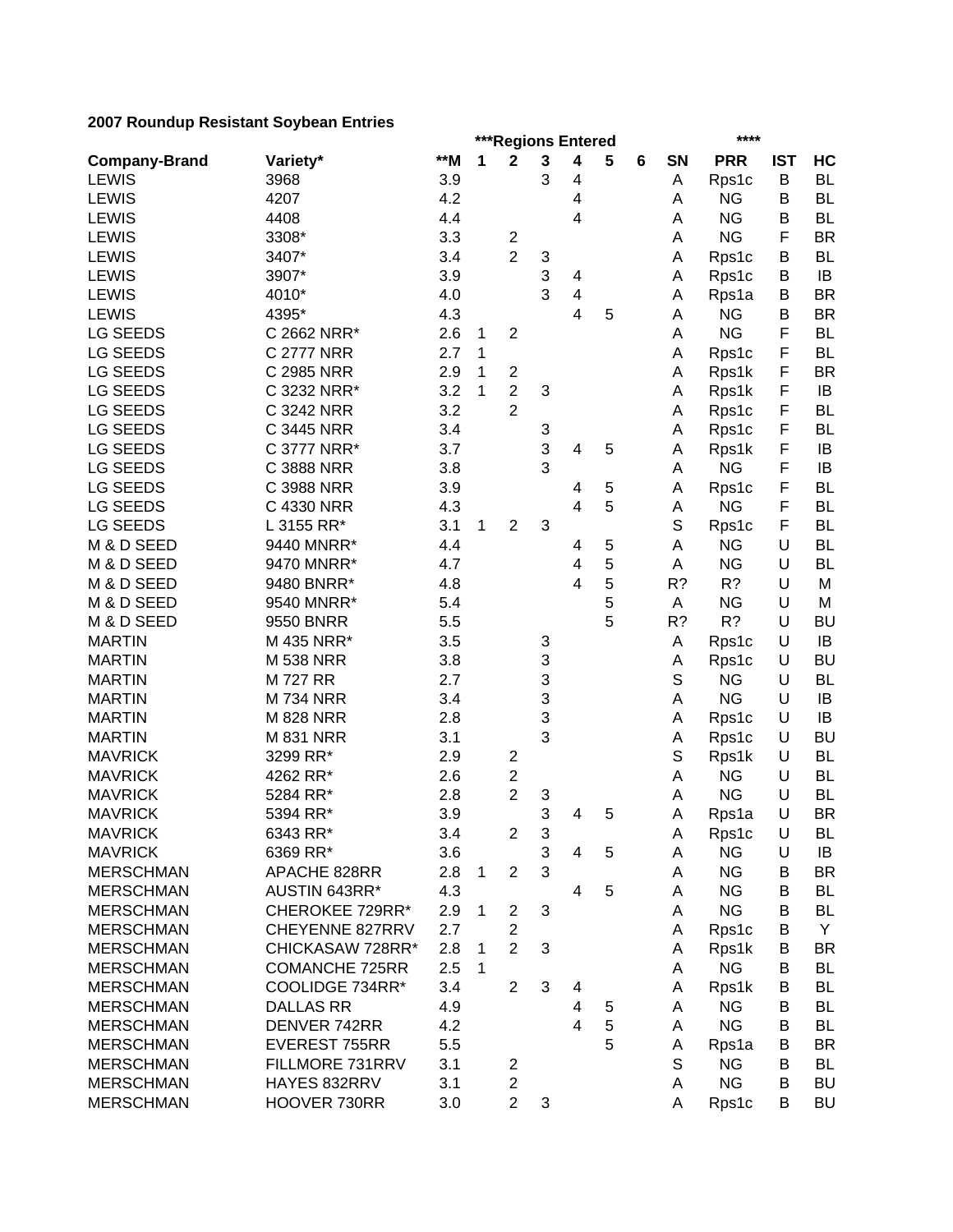|                      |                       |       |              |                         |                           | ***Regions Entered      |   |   |             | ****       |            |           |
|----------------------|-----------------------|-------|--------------|-------------------------|---------------------------|-------------------------|---|---|-------------|------------|------------|-----------|
| <b>Company-Brand</b> | Variety*              | $**M$ | 1            | $\mathbf 2$             | 3                         | 4                       | 5 | 6 | <b>SN</b>   | <b>PRR</b> | <b>IST</b> | HC        |
| <b>MERSCHMAN</b>     | <b>HOUSTON 747RR</b>  | 4.7   |              |                         |                           | 4                       | 5 |   | A           | <b>NG</b>  | B          | IB        |
| <b>MERSCHMAN</b>     | JEFFERSON 830RR       | 3.0   |              | $\overline{c}$          | $\ensuremath{\mathsf{3}}$ |                         |   |   | Α           | <b>NG</b>  | B          | <b>BU</b> |
| <b>MERSCHMAN</b>     | KENNEDY 836RR         | 3.6   |              | $\overline{2}$          | 3                         | 4                       |   |   | A           | <b>NG</b>  | B          | <b>BU</b> |
| <b>MERSCHMAN</b>     | MARS 819RR            | 1.9   | 1            |                         |                           |                         |   |   | A           | <b>NG</b>  | B          | M         |
| <b>MERSCHMAN</b>     | MEMPHIS 642RR         | 4.2   |              |                         |                           | 4                       | 5 |   | A           | <b>NG</b>  | B          | <b>BR</b> |
| <b>MERSCHMAN</b>     | MOHEGAN 823RR         | 2.3   | $\mathbf{1}$ |                         |                           |                         |   |   | A           | <b>NG</b>  | B          | <b>BR</b> |
| <b>MERSCHMAN</b>     | MONROE 735RR*         | 3.5   |              | $\overline{2}$          | 3                         | 4                       |   |   | A           | <b>NG</b>  | B          | <b>BL</b> |
| <b>MERSCHMAN</b>     | NASHVILLE 749RR       | 4.9   |              |                         |                           | $\overline{\mathbf{4}}$ | 5 |   | Α           | Rps1a      | B          | <b>BL</b> |
| <b>MERSCHMAN</b>     | NAVAHO 720RR          | 2.0   | 1            |                         |                           |                         |   |   | Α           | Rps1c      | B          | <b>BL</b> |
| <b>MERSCHMAN</b>     | NORFOLK 741RR*        | 4.1   |              | $\overline{2}$          | 3                         | 4                       | 5 |   | Α           | Rps1a      | В          | <b>BL</b> |
| <b>MERSCHMAN</b>     | <b>ROCKY RR</b>       | 4.6   |              |                         |                           | 4                       | 5 |   | A           | Rps1a      | В          | <b>BL</b> |
| <b>MERSCHMAN</b>     | ROOSEVELT 737RR*      | 3.7   |              | $\overline{2}$          | 3                         |                         |   |   | A           | <b>NG</b>  | B          | <b>BL</b> |
| <b>MERSCHMAN</b>     | <b>RUSHMORE 750RR</b> | 5.0   |              |                         |                           |                         | 5 |   | Α           | Rps1c      | В          | <b>BL</b> |
| <b>MERSCHMAN</b>     | SHAWNEE 527RR         | 2.7   | 1            |                         |                           |                         |   |   | Α           | <b>NG</b>  | B          | <b>BL</b> |
| <b>MERSCHMAN</b>     | TRUMAN 636RR          | 3.6   |              | $\overline{2}$          | 3                         |                         |   |   | S           | <b>NG</b>  | B          | <b>BL</b> |
| <b>MIDLAND</b>       | <b>MG 3807 NRR</b>    | 3.8   |              |                         |                           | 4                       | 5 |   | Α           | <b>NG</b>  | F          | <b>BL</b> |
| <b>MIDLAND</b>       | MG 3836 NRRSTS        | 3.8   |              |                         |                           | 4                       |   | 6 | A           | <b>NG</b>  | F          | <b>BU</b> |
| <b>MIDLAND</b>       | <b>MG 4008 NRR</b>    | 4.0   |              |                         |                           | 4                       | 5 |   | Α           | <b>NG</b>  | F          | <b>BL</b> |
| <b>MIDLAND</b>       | MG 4407 NRR*          | 4.4   |              |                         |                           | 4                       | 5 |   | А           | <b>NG</b>  | F          | <b>BL</b> |
| <b>MIDLAND</b>       | <b>MG 4606 NRR</b>    | 4.6   |              |                         |                           | 4                       | 5 |   | Α           | <b>NG</b>  | F          | <b>BL</b> |
| <b>MIDLAND</b>       | <b>MG 4708 NRR</b>    | 4.7   |              |                         |                           | 4                       | 5 |   | Α           | <b>NG</b>  | F          | <b>BL</b> |
| MIDWEST SEED GEN     | GR 2831*              | 2.8   | 1            | $\mathbf{2}$            |                           |                         |   |   | Α           | Rps1c      | U          | <b>BL</b> |
| MIDWEST SEED GEN     | GR 2933*              | 2.9   | 1            | $\overline{c}$          |                           |                         |   |   | Α           | <b>NG</b>  | U          | <b>BL</b> |
| MIDWEST SEED GEN     | GR 3333*              | 3.3   |              | $\overline{2}$          | 3                         |                         |   |   | Α           | Rps1k      | U          | IB        |
| MIDWEST SEED GEN     | GR 3832*              | 3.8   |              |                         | 3                         |                         |   |   | Α           | Rps1c      | U          | <b>BU</b> |
| MIDWEST SEED GEN     | GR 3931*              | 3.9   |              |                         |                           | 4                       |   |   | Α           | Rps1c      | U          | <b>BU</b> |
| MIDWEST SEED GEN     | GR 4154*              | 4.1   |              |                         |                           | 4                       |   |   | Α           | Rps1a      | U          | <b>BR</b> |
| MIDWEST SEED GEN     | GR 4455*              | 4.4   |              |                         |                           | 4                       | 5 |   | A           | <b>NG</b>  | U          | <b>BR</b> |
| <b>MUNSON</b>        | 8287 RR               | 2.8   | 1            | $\overline{c}$          |                           |                         |   |   | A           | Rps1a      | U          | IB        |
| <b>MUNSON</b>        | 8298 RR               | 2.9   | 1            | $\boldsymbol{2}$        |                           |                         |   |   | Α           | Rps1c      | U          | IB        |
| <b>MUNSON</b>        | 8328 RR               | 3.2   | 1            | $\overline{c}$          | 3                         |                         |   |   | Α           | Rps1c      | U          | IB        |
| <b>MUNSON</b>        | 8357 RR               | 3.5   |              | $\overline{c}$          | 3                         |                         |   |   | Α           | Rps1c      | U          | <b>BL</b> |
| <b>MUNSON</b>        | 8368 RR               | 3.6   |              | 2                       | 3                         |                         |   |   | Α           | Rps1c/1k   | U          | <b>BU</b> |
| <b>MUNSON</b>        | 8377 RR               | 3.7   |              | 2                       | 3                         |                         |   |   | Α           | <b>NG</b>  | U          | IB        |
| <b>MWS</b>           | 2856 CRR*             | 2.8   |              | $\overline{\mathbf{c}}$ |                           |                         |   |   | A           | Rps1c      | F          | BL        |
| <b>MWS</b>           | 2911 CRR*             | 2.9   |              | $\overline{2}$          |                           |                         |   |   | Β           | Rps1k      | F          | BL        |
| <b>MWS</b>           | 2939 CRR              | 2.9   |              |                         |                           |                         |   | 6 | Α           | Rps1a      | F          | IB        |
| <b>MWS</b>           | 3128 CRR*             | 3.1   |              | $\overline{2}$          |                           |                         |   |   | Α           | Rps1k      | F          | <b>BL</b> |
| <b>MYCOGEN</b>       | 5B482 RR*             | 4.8   |              |                         |                           | 4                       | 5 |   | Α           | <b>NG</b>  | F          | <b>BL</b> |
| <b>MYCOGEN</b>       | 5N351 RR*             | 3.5   |              | $\overline{2}$          |                           |                         |   |   | Α           | Rps1k      | U          | <b>BL</b> |
| <b>MYCOGEN</b>       | 5N382 RR*             | 3.7   |              |                         |                           | 4                       |   |   | Α           | Rps1c      | F          | <b>BU</b> |
| <b>MYCOGEN</b>       | 5N383 RR*             | 3.8   |              |                         |                           | 4                       |   |   | Α           | <b>NG</b>  | F          | IB        |
| <b>MYCOGEN</b>       | 5N391 RR*             | 3.9   |              |                         |                           | 4                       | 5 |   | Α           | Rps1k      | U          | <b>BL</b> |
| <b>MYCOGEN</b>       | 5N441 RR*             | 4.4   |              |                         |                           | 4                       | 5 |   | Α           | <b>NG</b>  | F          | <b>BR</b> |
| <b>MYCOGEN</b>       | 5N461 RR*             | 4.6   |              |                         |                           | $\overline{\mathbf{4}}$ | 5 |   | Α           | <b>NG</b>  | F          | IB        |
| NC+                  | 2A94 RR*              | 2.9   | 1            | $\overline{c}$          |                           |                         |   |   | Α           | <b>NG</b>  | U          | <b>BL</b> |
| NC+                  | 3A32 RR*              | 3.3   |              | $\overline{c}$          | 3                         |                         |   |   | Α           | Rps1k      | U          | IB        |
| $NC+$                | 3A53 RR*              | 3.5   |              | $\overline{2}$          | 3                         |                         |   |   | Α           | Rps1k      | U          | IB        |
| <b>NK BRAND</b>      | S 21-N6               | 2.1   | 1            |                         |                           |                         |   |   | $\mathsf S$ | Rps1k      | B          | <b>BR</b> |
|                      |                       |       |              |                         |                           |                         |   |   |             |            |            |           |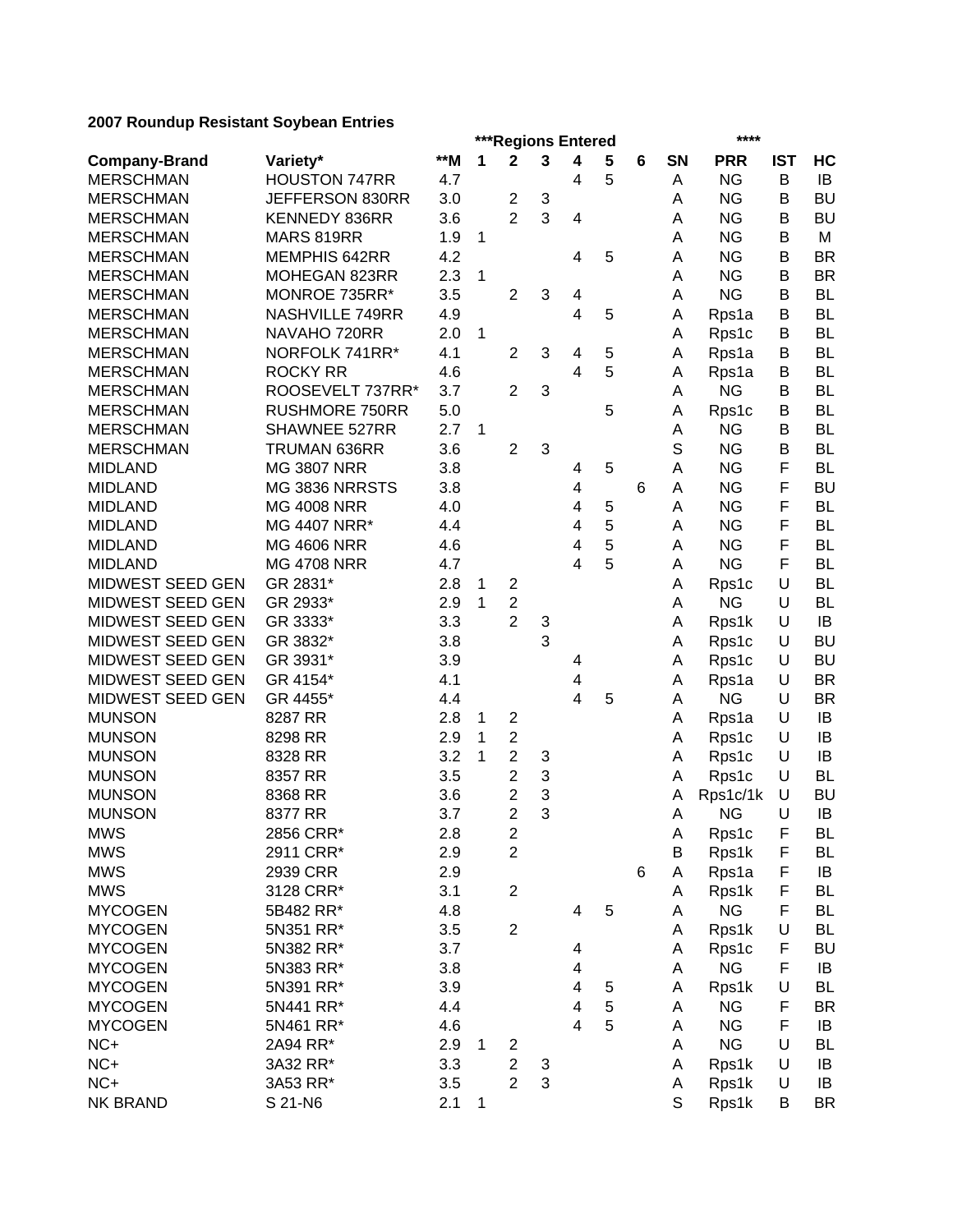|                                |                  |     |              |                         |   | ***Regions Entered      |   |   |             | ****       |            |           |
|--------------------------------|------------------|-----|--------------|-------------------------|---|-------------------------|---|---|-------------|------------|------------|-----------|
| <b>Company-Brand</b>           | Variety*         | **M | 1            | $\mathbf 2$             | 3 | 4                       | 5 | 6 | SN          | <b>PRR</b> | <b>IST</b> | HC        |
| <b>NK BRAND</b>                | S 23-H2*         | 2.3 | 1            |                         |   |                         |   |   | S           | Rps1a      | B          | <b>BL</b> |
| <b>NK BRAND</b>                | S 24-J1          | 2.4 | 1            |                         |   |                         |   | 6 | S           | Rps1k      | B          | <b>BR</b> |
| <b>NK BRAND</b>                | S 27-L4*         | 2.7 | 1            | $\boldsymbol{2}$        | 3 |                         |   | 6 | $\mathbb S$ | Rps1a      | B          | <b>BL</b> |
| <b>NK BRAND</b>                | S 28-B4*         | 2.8 | 1            | $\overline{2}$          | 3 |                         |   | 6 | $\mathbb S$ | Rps1k      | B          | <b>BR</b> |
| <b>NK BRAND</b>                | S 28-Y2*         | 2.8 | 1            | $\overline{c}$          | 3 |                         |   | 6 | А           | Rps1c      | В          | <b>BR</b> |
| <b>NK BRAND</b>                | S 29-J6*         | 2.9 | 1            | $\overline{c}$          | 3 | 4                       |   | 6 | A           | Rps1a      | B          | <b>BL</b> |
| <b>NK BRAND</b>                | S 32-E2*         | 3.2 | 1            | $\overline{c}$          | 3 | $\overline{\mathbf{4}}$ |   | 6 | A           | Rps1a      | B          | <b>BR</b> |
| <b>NK BRAND</b>                | S 33-A8*         | 3.3 |              | $\overline{2}$          | 3 | $\overline{\mathbf{4}}$ | 5 |   | A           | Rps1c      | B          | <b>BL</b> |
| <b>NK BRAND</b>                | S 36-C7*         | 3.6 |              | 2                       | 3 |                         |   |   | Α           | Rps1c      | B          | <b>BR</b> |
| <b>NK BRAND</b>                | S 37-F7*         | 3.7 |              | $\overline{2}$          | 3 |                         |   | 6 | A           | <b>NG</b>  | B          | <b>BL</b> |
| <b>NK BRAND</b>                | S 37-P5*         | 3.7 |              | 2                       | 3 | 4                       | 5 | 6 | A           | <b>NG</b>  | В          | <b>BR</b> |
| <b>NK BRAND</b>                | S 38-D5*         | 3.8 |              | $\overline{2}$          | 3 | 4                       | 5 | 6 | A           | Rps1c      | В          | <b>BR</b> |
| <b>NK BRAND</b>                | S 39-A3*         | 3.9 |              | 2                       | 3 | 4                       | 5 | 6 | A           | <b>NG</b>  | B          | <b>BL</b> |
| <b>NK BRAND</b>                | S 43-B1*         | 4.3 |              |                         |   | 4                       | 5 |   | A           | Rps1c      | В          | <b>BR</b> |
| <b>NK BRAND</b>                | S 45-E5*         | 4.5 |              |                         |   | 4                       | 5 |   | A           | Rps1k      | В          | <b>BL</b> |
| <b>NK BRAND</b>                | S 49-Q9*         | 4.9 |              |                         |   | 4                       | 5 |   | A           | Rps1c      | B          | IB        |
| <b>NK BRAND</b>                | XR 3473          | 3.4 |              | $\overline{2}$          | 3 | 4                       | 5 | 6 | Α           | Rps1a      | U          | <b>BL</b> |
| <b>NK BRAND</b>                | XR 4472          | 4.4 |              |                         |   | 4                       | 5 |   | Α           | Rps1c      | B          | <b>BR</b> |
| <b>NK BRAND</b>                | XR 4877          | 4.8 |              |                         |   | 4                       | 5 |   | Α           | ?          | B          | <b>BL</b> |
| <b>NUTECH</b>                  | NT-2220 RR       | 2.2 | 1            |                         |   |                         |   |   | S           | <b>NG</b>  | B          | <b>BL</b> |
| <b>NUTECH</b>                  | NT-2324+RRSCN    | 2.3 | 1            | $\overline{c}$          |   |                         |   |   | Α           | Rps1c      | B          | <b>BR</b> |
| <b>NUTECH</b>                  | NT-3099 RR       | 3.0 |              |                         | 3 |                         |   |   | S           | Rps1c      | B          | <b>BL</b> |
| <b>NUTECH</b>                  | NT-3532 RRSCN    | 3.5 |              |                         |   | 4                       |   |   | Α           | Rps1c      | U          | <b>BL</b> |
| <b>NUTECH</b>                  | NT-3777 RR*      | 3.7 |              | $\overline{c}$          | 3 | $\overline{\mathbf{4}}$ |   |   | Α           | <b>NG</b>  | B          | <b>BL</b> |
| <b>NUTECH</b>                  | NT-3888 RRSCN    | 3.8 |              | $\overline{c}$          | 3 | 4                       |   |   | Α           | <b>NG</b>  | B          | IB        |
| <b>NUTECH</b>                  | NT-3909 RRSCNSTS | 3.9 |              | $\overline{2}$          | 3 | $\overline{\mathbf{4}}$ | 5 |   | Α           | Rps1c      | B          | <b>BR</b> |
| <b>NUTECH</b>                  | NT-4041 RRSCN    | 4.0 |              |                         | 3 | 4                       |   |   | Α           | <b>NG</b>  | В          | <b>BL</b> |
| <b>NUTECH</b>                  | NT-4242 RRSCN    | 4.2 |              |                         |   | 4                       |   |   | Α           | <b>NG</b>  | B          | <b>BL</b> |
| <b>NUTECH</b>                  | NT-6277          | 2.7 |              |                         | 3 |                         |   |   | S           | <b>NG</b>  | B          | <b>BL</b> |
| <b>NUTECH</b>                  | NT-6281          | 2.8 | 1            | $\overline{2}$          |   |                         |   |   | S           | Rps1k      | В          | <b>BL</b> |
| <b>NUTECH</b>                  | NT-6297          | 2.9 |              |                         | 3 |                         |   |   | S           | <b>NG</b>  | В          | <b>BL</b> |
| <b>NUTECH</b>                  | NT-7222          | 2.2 |              |                         |   |                         |   |   |             | Rps1k      | B          | IB        |
| <b>NUTECH</b>                  | NT-7242          | 2.4 | 1<br>1       |                         |   |                         |   |   | A           |            | B          | <b>BU</b> |
| <b>NUTECH</b>                  | NT-7252          | 2.5 | 1            |                         |   |                         |   |   | A<br>Α      | Rps1k      | B          | <b>BR</b> |
|                                | NT-7282          | 2.8 |              | $\overline{c}$          |   |                         |   |   |             | Rps1k      |            |           |
| <b>NUTECH</b><br><b>NUTECH</b> |                  |     | $\mathbf{1}$ |                         | 3 |                         |   |   | А           | Rps1c      | В          | IB        |
|                                | NT-7293          | 2.9 | $\mathbf 1$  |                         |   |                         |   |   | Α           | Rps1k      | B          | <b>BR</b> |
| <b>NUTECH</b>                  | NT-7297          | 2.9 |              | $\overline{2}$          | 3 |                         |   |   | Α           | Rps1c      | U          | IB        |
| <b>NUTECH</b>                  | NT-7312          | 3.1 |              |                         | 3 |                         |   |   | Α           | Rps1c      | В          | <b>BL</b> |
| <b>NUTECH</b>                  | NT-7316          | 3.1 |              |                         | 3 |                         |   |   | Α           | Rps1c      | B          | IB        |
| <b>NUTECH</b>                  | NT-7325          | 3.3 |              | $\overline{c}$          | 3 |                         |   |   | Α           | Rps1c      | B          | <b>BU</b> |
| <b>NUTECH</b>                  | NT-7337          | 3.3 |              |                         | 3 |                         |   |   | A           | <b>NG</b>  | B          | <b>BL</b> |
| <b>NUTECH</b>                  | NT-7345          | 3.4 |              | $\overline{\mathbf{c}}$ | 3 |                         |   |   | Α           | Rps1c      | B          | IB        |
| <b>NUTECH</b>                  | NT-7353          | 3.6 |              | $\overline{c}$          | 3 | 4                       |   |   | Α           | <b>NG</b>  | B          | <b>BL</b> |
| <b>NUTECH</b>                  | NT-7366          | 3.6 |              | $\overline{2}$          | 3 |                         |   |   | Α           | Rps1k      | B          | <b>BU</b> |
| <b>NUTECH</b>                  | NT-7399          | 3.9 |              |                         | 3 | 4                       |   |   | Α           | Rps1c      | B          | <b>BL</b> |
| <b>NUTECH</b>                  | NT-7417          | 4.1 |              |                         | 3 |                         |   |   | A           | <b>NG</b>  | В          | <b>BL</b> |
| <b>NUTECH</b>                  | NT-7438          | 4.3 |              |                         |   | 4                       |   |   | Α           | <b>NG</b>  | В          | <b>BL</b> |
| <b>NUTECH</b>                  | NT-7443          | 4.4 |              |                         |   | 4                       |   |   | A           | <b>NG</b>  | B          | <b>BR</b> |
| <b>PIONEER</b>                 | 92M54            | 2.5 | 1            |                         |   |                         |   |   | Α           | Rps1c      | B          | <b>BR</b> |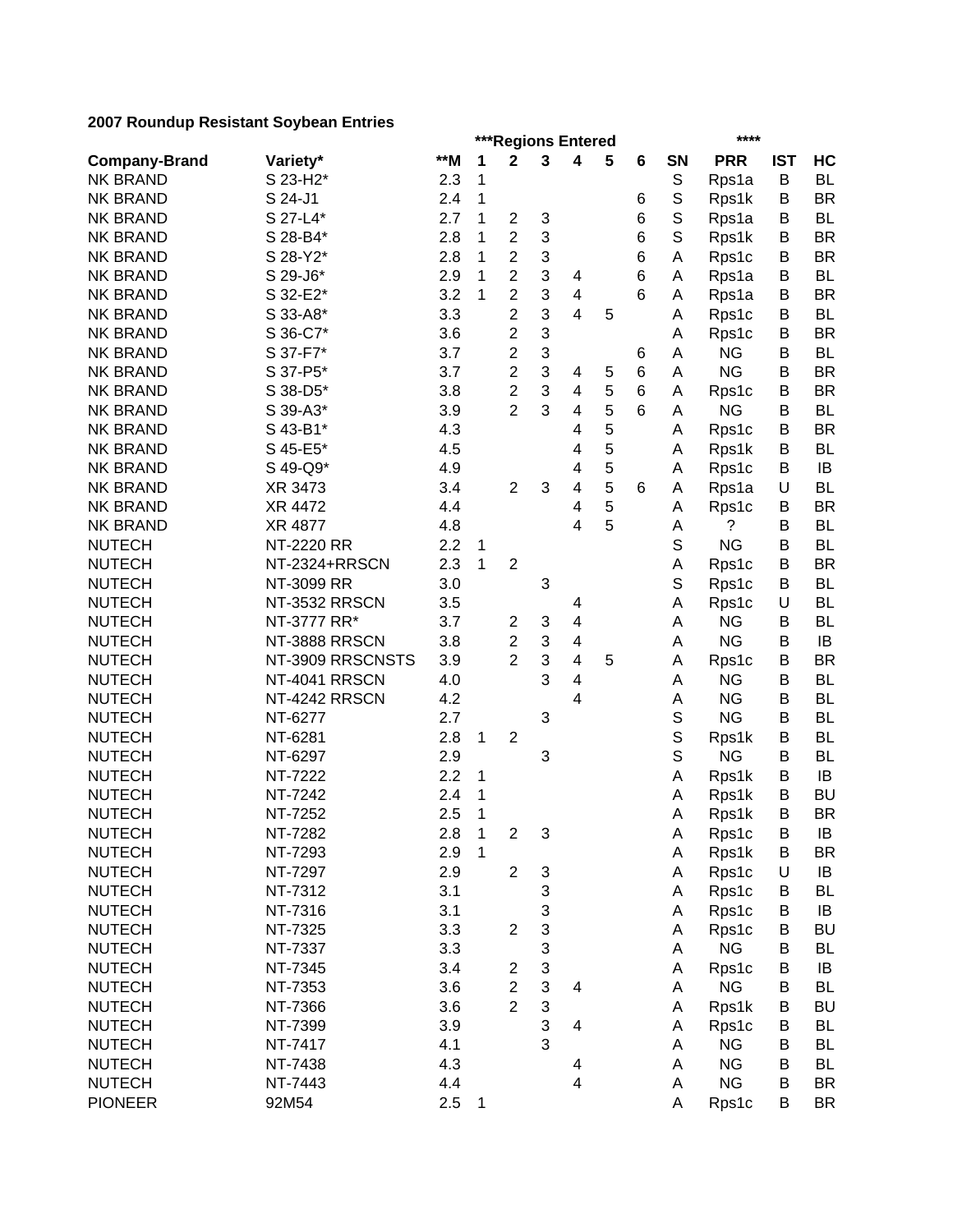|                      |                        |     |              |                              |   | ***Regions Entered      |   |   |             | ****               |            |           |
|----------------------|------------------------|-----|--------------|------------------------------|---|-------------------------|---|---|-------------|--------------------|------------|-----------|
| <b>Company-Brand</b> | Variety*               | **M | 1            | $\mathbf 2$                  | 3 | 4                       | 5 | 6 | SN          | <b>PRR</b>         | <b>IST</b> | HC        |
| <b>PIONEER</b>       | 92M61*                 | 2.6 | 1            | $\overline{c}$               |   |                         |   |   | Α           | <b>NG</b>          | B          | <b>BU</b> |
| <b>PIONEER</b>       | 92M75*                 | 2.7 | 1            | $\overline{c}$               |   |                         |   |   | Β           | Rps1k              | В          | <b>BL</b> |
| <b>PIONEER</b>       | 92M81                  | 2.8 | 1            | $\overline{c}$               | 3 |                         |   |   | Α           | Rps1c              | B          | <b>BL</b> |
| <b>PIONEER</b>       | 92M91*                 | 2.9 | 1            | $\overline{c}$               | 3 |                         |   |   | S           | Rps1k              | В          | <b>BL</b> |
| <b>PIONEER</b>       | 93M10*                 | 3.1 | 1            | $\overline{c}$               | 3 |                         |   |   | Α           | <b>NG</b>          | B          | <b>BL</b> |
| <b>PIONEER</b>       | 93M11*                 | 3.1 | 1            | $\overline{\mathbf{c}}$      | 3 |                         |   |   | S           | Rps1k              | В          | <b>BL</b> |
| <b>PIONEER</b>       | 93M42*                 | 3.4 | 1            | $\overline{c}$               | 3 | 4                       |   |   | A           | <b>NG</b>          | B          | <b>BL</b> |
| <b>PIONEER</b>       | 93M61                  | 3.6 |              | $\overline{\mathbf{c}}$      | 3 | 4                       |   |   | Α           | Rps1k              | В          | <b>BL</b> |
| <b>PIONEER</b>       | 93M95*                 | 3.9 |              | $\overline{2}$               | 3 | $\overline{\mathbf{4}}$ |   |   | Α           | Rps1k              | В          | <b>BL</b> |
| <b>PIONEER</b>       | 94M30*                 | 4.3 |              |                              |   | 4                       | 5 |   | Α           | Rps1k              | В          | <b>BL</b> |
| <b>PIONEER</b>       | 94M50*                 | 4.5 |              |                              |   | 4                       | 5 |   | Α           | Rps1c              | B          | <b>BL</b> |
| <b>PIONEER</b>       | 94M80*                 | 4.8 |              |                              |   |                         | 5 |   | Α           | <b>NG</b>          | В          | <b>BL</b> |
| <b>QUALITY PLUS</b>  | Q 308 RR               | 3.0 |              | 2                            |   |                         |   |   | Α           | Rps1c              | U          | IB        |
| <b>QUALITY PLUS</b>  | Q 315 RR               | 3.1 |              | $\overline{c}$               |   |                         |   |   | Α           | Rps1k              | U          | IB        |
| <b>QUALITY PLUS</b>  | Q 343 RR               | 3.4 |              | $\overline{\mathbf{c}}$      | 3 |                         |   |   | Α           | Rps1c              | U          | <b>BL</b> |
| <b>QUALITY PLUS</b>  | Q 368 RR               | 3.6 |              | $\overline{\mathbf{c}}$      | 3 |                         |   |   | Α           | Rps1c              | U          | <b>BU</b> |
| <b>QUALITY PLUS</b>  | Q 370 RR               | 3.7 |              | $\overline{2}$               | 3 |                         |   |   | Α           | Rps1c              | U          | IB        |
| <b>QUALITY PLUS</b>  | Q 374 RR*              | 3.7 |              | $\overline{2}$               | 3 |                         |   |   | A           | <b>NG</b>          | U          | <b>BR</b> |
| <b>RENK</b>          | <b>RS 217 RR</b>       | 2.1 | 1            |                              |   |                         |   |   | $\mathbb S$ | <b>NG</b>          | F          | <b>BL</b> |
| <b>RENK</b>          | <b>RS 247 NRR</b>      | 2.4 | 1            |                              |   |                         |   |   | Α           | Rps1c              | F          | <b>BL</b> |
| <b>RENK</b>          | <b>RS 265 RR</b>       | 2.6 | 1            |                              |   |                         |   |   | S           | Rps1c              | F          | IB        |
| <b>RENK</b>          | <b>RS 277 NRR</b>      | 2.7 | 1            |                              |   |                         |   |   | A           | <b>NG</b>          | F          | <b>BL</b> |
| <b>ROESCHLEY</b>     | 2860 CRR               | 2.8 | 1            | $\overline{\mathbf{c}}$      |   |                         |   |   | Α           | Rps1a              | U          | <b>BL</b> |
| <b>ROESCHLEY</b>     | 3172 CRR               | 3.1 |              | $\overline{c}$               |   |                         |   |   | A           | R?                 | U          | M         |
| <b>ROESCHLEY</b>     | 3462 CRR*              | 3.4 |              | $\overline{\mathbf{c}}$      |   |                         |   |   | Α           | <b>NG</b>          | U          | IB        |
| <b>ROESCHLEY</b>     | 4278 CRR*              | 2.8 |              | 2                            |   |                         |   |   | A           | Rps1c              | U          | <b>BL</b> |
| <b>ROESCHLEY</b>     | 4279 CRR*              | 2.9 |              | $\overline{c}$               |   |                         |   |   | A           | <b>NG</b>          | U          | <b>BL</b> |
| <b>ROESCHLEY</b>     | 4351 CRR*              | 3.1 |              | 2                            |   |                         |   |   | Α           | Rps1k              | U          | IB        |
| <b>ROESCHLEY</b>     | 5372 CRR*              | 3.2 |              | $\overline{\mathbf{c}}$      |   |                         |   |   | Α           | Rps1c              | U          | <b>BR</b> |
| <b>SCHILLINGER</b>   | 287.RC                 | 2.8 |              | $\overline{\mathbf{c}}$      |   |                         |   |   | Α           | Rps1k              | U          | <b>BL</b> |
| <b>SCHILLINGER</b>   | 307.RC                 | 3.0 |              | $\overline{2}$               |   |                         |   |   | A           | Rps1k              | U          | <b>BR</b> |
| <b>SCHILLINGER</b>   | 337.RC                 | 3.3 |              | $\overline{\mathbf{c}}$      |   |                         |   |   | A           | <b>NG</b>          | U          | <b>BR</b> |
| <b>SHEPHERD</b>      | <b>SB 180 CNRR*</b>    | 1.8 | 1            | $\overline{\mathbf{c}}$      | 3 |                         |   | 6 | A           | Rps1a              | U          | <b>BL</b> |
| <b>SHEPHERD</b>      | <b>SB 195 CNRR*</b>    | 1.9 | 1            | $\overline{2}$               | 3 |                         |   | 6 | A           | Rps1a              | U          | <b>BL</b> |
| <b>SHEPHERD</b>      | <b>SB 239 CNRR*</b>    | 2.4 | $\mathbf{1}$ | $\overline{c}$               | 3 |                         |   | 6 | A           | Rps1a              | U          | BL        |
| <b>SHEPHERD</b>      | <b>SB 251 CNRR*</b>    | 2.5 | 1            | $\overline{2}$               | 3 |                         |   | 6 | A           | Rps1a              | U          | BL        |
| <b>SIEBEN</b>        | SS 2304 NRR*           | 2.3 | 1            |                              |   |                         |   |   | A           | Rps1k              | U          | <b>BL</b> |
| <b>SIEBEN</b>        | SS 2407 NRR*           | 2.4 | 1            |                              |   |                         |   |   | Α           | <b>NG</b>          | U          | <b>BL</b> |
|                      | <b>SS 2708 NRR</b>     | 2.7 | 1            |                              |   |                         |   |   |             | <b>NG</b>          | U          | <b>BU</b> |
| <b>SIEBEN</b>        |                        |     |              | 2<br>$\overline{\mathbf{c}}$ |   |                         |   |   | Α           |                    |            |           |
| <b>SIEBEN</b>        | SS 2807 NRR*           | 2.8 | 1            |                              |   |                         |   |   | Α           | Rps1a<br><b>NG</b> | U<br>U     | <b>BL</b> |
| <b>SIEBEN</b>        | SS 2905 NRR*           | 2.9 | 1            | $\boldsymbol{2}$             |   |                         |   |   | Α           |                    |            | <b>BL</b> |
| <b>SIEBEN</b>        | <b>SS 2908 NRR</b>     | 2.9 | 1            | $\overline{c}$               |   |                         |   |   | Α           | Rps1c              | U          | IB        |
| <b>SIEBEN</b>        | SS 3125 NRR*           | 3.1 |              | $\overline{2}$               |   |                         |   |   | Α           | Rps1k              | U          | IB        |
| <b>SIEBEN</b>        | SS 3407 NRR*           | 3.4 |              | 2                            |   |                         |   |   | A           | Rps1c              | U          | <b>BL</b> |
| <b>SIEBEN</b>        | <b>SS 3817 NRS*</b>    | 3.8 |              | $\overline{2}$               |   |                         |   |   | Α           | Rps1c              | F          | <b>BU</b> |
| SOUTHERN CROSS       | <b>CALEB NRRSTS</b>    | 4.4 |              |                              |   | 4                       | 5 |   | Α           | <b>NG</b>          | F          | <b>BL</b> |
| SOUTHERN CROSS       | <b>DAMASCUS NRRSTS</b> | 5.0 |              |                              |   |                         | 5 |   | A           | <b>NG</b>          | F          | IB        |
| SOUTHERN CROSS       | <b>ELI NRRSTS</b>      | 4.7 |              |                              |   | 4                       | 5 |   | Α           | <b>NG</b>          | F          | IB        |
| SOUTHERN CROSS       | <b>GALILEE NRR</b>     | 4.7 |              |                              |   | 4                       | 5 |   | Α           | Rps1c              | F          | <b>BL</b> |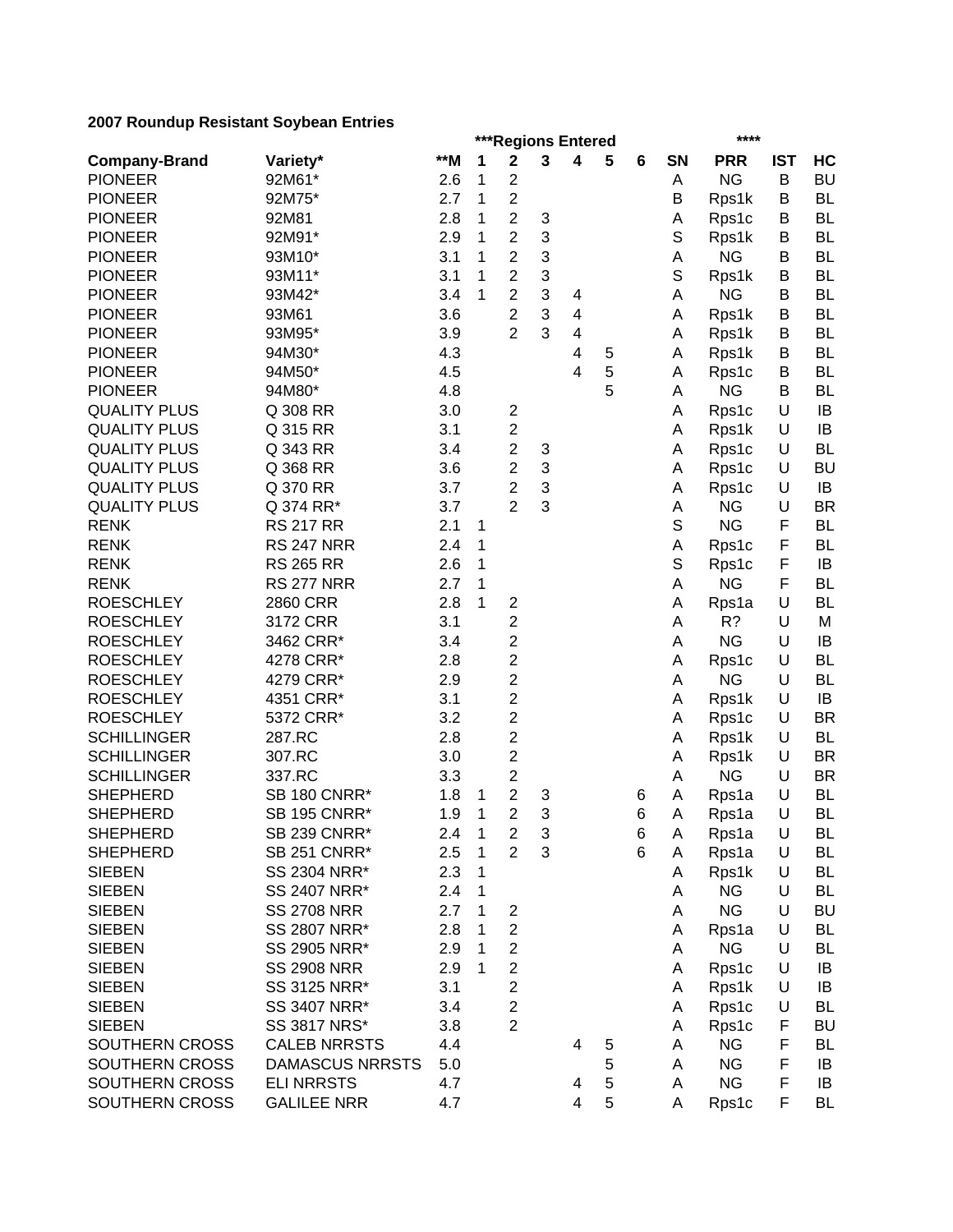|                        |                       |       |   |                                    | ***Regions Entered             |                         |   |   |           | ****               |            |           |
|------------------------|-----------------------|-------|---|------------------------------------|--------------------------------|-------------------------|---|---|-----------|--------------------|------------|-----------|
| <b>Company-Brand</b>   | Variety*              | $**M$ | 1 | $\mathbf{2}$                       | $\mathbf{3}$                   | 4                       | 5 | 6 | <b>SN</b> | <b>PRR</b>         | <b>IST</b> | HC        |
| SOUTHERN CROSS         | <b>GOSHEN NRR</b>     | 2.9   |   |                                    | 3                              |                         |   |   | Α         | <b>NG</b>          | F          | <b>BL</b> |
| SOUTHERN CROSS         | <b>HIRAM NRRSTS</b>   | 4.9   |   |                                    |                                | 4                       | 5 |   | А         | ?                  | F          | <b>BL</b> |
| SOUTHERN CROSS         | <b>LUCAS NRR</b>      | 3.8   |   |                                    |                                | 4                       | 5 |   | Α         | Rps1c              | F          | IB        |
| SOUTHERN CROSS         | <b>MICHAEL NRRSTS</b> | 4.2   |   |                                    |                                |                         | 5 |   | A         | <b>NG</b>          | F          | <b>BL</b> |
| SOUTHERN CROSS         | <b>MOAB NRR</b>       | 4.5   |   |                                    |                                | 4                       |   |   | Α         | <b>NG</b>          | F          | <b>BR</b> |
| SOUTHERN CROSS         | <b>STEPHEN NRR</b>    | 3.8   |   |                                    |                                |                         | 5 |   | Α         | Rps1k              | F          | <b>BL</b> |
| SOUTHERN STATES        | RT 3860               | 3.8   |   |                                    |                                |                         | 5 |   | S         | <b>NG</b>          | F          | <b>BL</b> |
| SOUTHERN STATES        | RT 3871 N             | 3.8   |   |                                    |                                |                         | 5 |   | Α         | Rps1c              | U          | <b>BL</b> |
| SOUTHERN STATES        | RT 3951 N             | 3.9   |   |                                    |                                |                         | 5 |   | Α         | Rps1c              | F          | <b>BL</b> |
| <b>SOUTHERN STATES</b> | RT 3971 N             | 3.9   |   |                                    |                                |                         | 5 |   | Α         | Rps1c              | U          | <b>BR</b> |
| SOUTHERN STATES        | RT 4370 N             | 4.3   |   |                                    |                                |                         | 5 |   | Α         | Rps1c              | U          | <b>BL</b> |
| SOUTHERN STATES        | RT 4440 N             | 4.4   |   |                                    |                                |                         | 5 |   | Α         | Rps1c              | F          | <b>BL</b> |
| SOUTHERN STATES        | <b>RT 4470 N</b>      | 4.4   |   |                                    |                                |                         | 5 |   | Α         | <b>NG</b>          | U          | <b>BL</b> |
| SOUTHERN STATES        | RT 4551 N             | 4.5   |   |                                    |                                |                         | 5 |   | Α         | Rps1a              | F          | <b>BR</b> |
| SOUTHERN STATES        | RT 4760 N             | 4.7   |   |                                    |                                |                         | 5 |   | Α         | <b>NG</b>          | F          | <b>BL</b> |
| SOUTHERN STATES        | RT 4777 N             | 4.7   |   |                                    |                                |                         | 5 |   | Α         | Rps1c              | F          | <b>BL</b> |
| SOUTHERN STATES        | RT 4808 N             | 4.8   |   |                                    |                                |                         | 5 |   | Α         | Rps1a              | F          | <b>BL</b> |
| <b>SOUTHERN STATES</b> | RT 4981 N             | 4.9   |   |                                    |                                |                         | 5 |   | Α         | Rps1c              | F          | <b>BL</b> |
| SOUTHERN STATES        | RT 4996 N             | 4.9   |   |                                    |                                |                         | 5 |   | Α         | <b>NG</b>          | F          | IB        |
| SOUTHERN STATES        | RT 5160 N             | 5.1   |   |                                    |                                |                         | 5 |   | Α         | Rps1c              | F          | <b>BU</b> |
| <b>STAUFFER</b>        | 4380 NSR*             | 3.8   |   |                                    | 3                              |                         |   |   | Α         | Rps1c              | U          | <b>BU</b> |
| <b>STAUFFER</b>        | 4391 R*               | 3.9   |   |                                    | 3                              |                         |   |   | S         | <b>NG</b>          | U          | G         |
| <b>STAUFFER</b>        | 4411 NSR*             | 4.1   |   |                                    |                                | 4                       |   |   | Α         | <b>NG</b>          | U          | <b>BL</b> |
| <b>STEYER</b>          | <b>2960 RRSCN</b>     | 2.9   | 1 |                                    |                                |                         |   |   | Α         | Rps1c              | U          | IB        |
| <b>STEYER</b>          | 3830 RRSCN            | 3.8   |   |                                    |                                | 4                       | 5 |   | Α         | Rps1c              | U          | <b>BL</b> |
| <b>STEYER</b>          | <b>4040 RRSCN</b>     | 4.0   |   |                                    |                                | 4                       | 5 |   | Α         | Rps1c              | U          | IB        |
| <b>STEYER</b>          | <b>4430 RRSCN</b>     | 4.4   |   |                                    |                                | 4                       | 5 |   | Α         | <b>NG</b>          | U          | <b>BL</b> |
| <b>STINE</b>           | 2402-4                | 2.2   | 1 |                                    |                                |                         |   |   | Α         | <b>NG</b>          | U          | <b>BL</b> |
| <b>STINE</b>           | 2702-4*               | 2.6   | 1 | $\overline{\mathbf{c}}$            |                                |                         |   |   | A         | <b>NG</b>          | U          | <b>BL</b> |
| <b>STINE</b>           | 2862-4                | 2.8   | 1 | $\boldsymbol{2}$                   |                                |                         |   |   | Α         |                    | U          | <b>BR</b> |
| <b>STINE</b>           | 2882-4*               | 2.9   | 1 | $\overline{c}$                     |                                |                         |   |   | A         | Rps1k<br><b>NG</b> | U          | <b>BL</b> |
| <b>STINE</b>           |                       | 2.8   | 1 | $\boldsymbol{2}$                   |                                |                         |   |   | A         | <b>NG</b>          | U          | <b>BR</b> |
| <b>STINE</b>           | 2932-4*<br>3128-4     | 3.1   | 1 | $\overline{c}$                     |                                |                         |   |   |           | <b>NG</b>          | U          | <b>BU</b> |
|                        |                       |       |   | $\overline{2}$                     | 3                              |                         |   |   | A         |                    | U          | <b>BL</b> |
| <b>STINE</b>           | 3222-4                | 3.2   |   |                                    | 3                              |                         |   |   | A         | <b>NG</b>          |            |           |
| <b>STINE</b>           | 3532-4                | 3.4   |   | $\boldsymbol{2}$                   | $\ensuremath{\mathsf{3}}$      | 4                       |   |   | A         | <b>NG</b>          | U<br>U     | <b>BL</b> |
| <b>STINE</b>           | 3582-4*               | 3.5   |   | $\boldsymbol{2}$<br>$\overline{2}$ | $\ensuremath{\mathsf{3}}$<br>3 |                         |   |   | Α         | <b>NG</b>          | U          | <b>BL</b> |
| <b>STINE</b>           | 3602-4*               | 3.7   |   |                                    | 3                              | 4                       |   |   | А         | <b>NG</b>          |            | IB        |
| <b>STINE</b>           | 3620-4                | 3.6   |   |                                    | 3                              | $\overline{\mathbf{4}}$ |   |   | Α         | Rps1c,1k           | U          | <b>BU</b> |
| <b>STINE</b>           | 4182-4*               | 4.1   |   |                                    |                                | $\overline{\mathbf{4}}$ |   |   | Α         | <b>NG</b>          | U          | <b>BL</b> |
| <b>STINE</b>           | 4282-4                | 4.2   |   |                                    |                                | $\overline{\mathbf{4}}$ |   |   | A         | <b>NG</b>          | U          | <b>BL</b> |
| <b>STINE</b>           | 4392-4                | 4.3   |   |                                    |                                |                         | 5 |   | Α         | <b>NG</b>          | U          | <b>BL</b> |
| <b>STINE</b>           | 4502-4                | 4.5   |   |                                    |                                |                         | 5 |   | Α         | <b>NG</b>          | U          | <b>BL</b> |
| <b>STINE</b>           | 4782-4                | 4.7   |   |                                    |                                |                         | 5 |   | Α         | <b>NG</b>          | U          | <b>BL</b> |
| <b>STONE</b>           | 2346 NRR              | 3.4   |   |                                    | 3                              | 4                       |   |   | Α         | Rps1c              | F          | <b>BL</b> |
| <b>STONE</b>           | 2356 NRR*             | 3.5   |   |                                    | 3                              | 4                       |   |   | Α         | Rps1k              | F          | IB        |
| <b>STONE</b>           | 2375 NRR*             | 3.7   |   |                                    | 3                              | 4                       |   |   | Α         | Rps1c              | F          | <b>BR</b> |
| <b>STONE</b>           | <b>2377 NRR</b>       | 3.7   |   |                                    | 3                              | 4                       |   |   | Α         | Rps1c              | F          | <b>BL</b> |
| <b>STONE</b>           | 2405 NRR*             | 4.0   |   |                                    |                                | 4                       | 5 |   | A         | Rps1a              | F          | <b>BR</b> |
| <b>STONE</b>           | 2475 NRR*             | 4.7   |   |                                    |                                | 4                       | 5 |   | Α         | Rps1a              | F          | <b>BL</b> |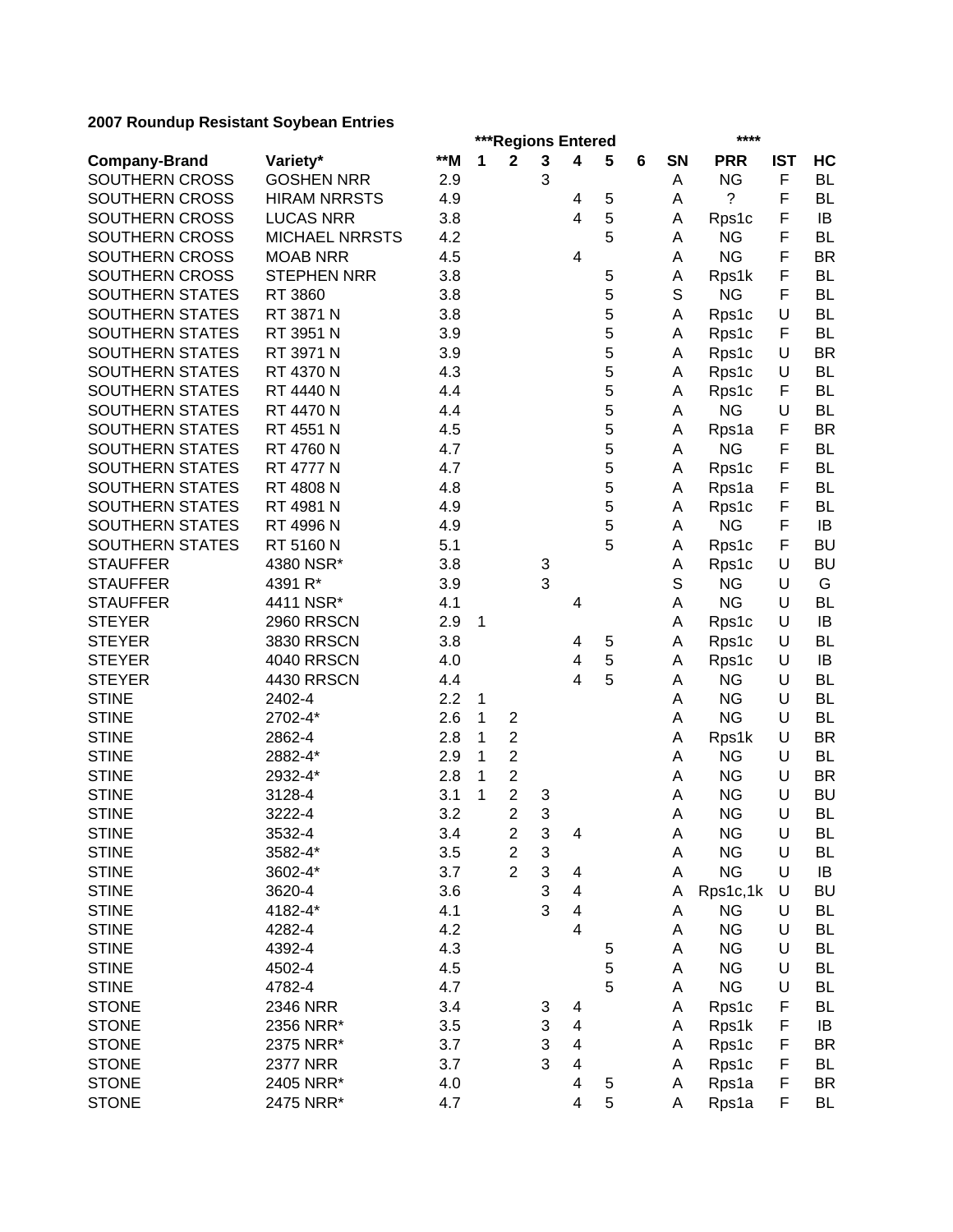|                      |                   |     |   | ***Regions Entered      |        |   |   |   |        | ****               |            |           |
|----------------------|-------------------|-----|---|-------------------------|--------|---|---|---|--------|--------------------|------------|-----------|
| <b>Company-Brand</b> | Variety*          | **M | 1 | $\mathbf 2$             | 3      | 4 | 5 | 6 | SN     | <b>PRR</b>         | <b>IST</b> | HC        |
| <b>SUN PRAIRIE</b>   | SP 2765 NRR*      | 2.7 |   | $\overline{\mathbf{c}}$ | 3      |   |   | 6 | Α      | <b>NG</b>          | U          | <b>BL</b> |
| <b>SUN PRAIRIE</b>   | SP 2896 NRR*      | 2.8 |   | $\overline{2}$          | 3      |   |   | 6 | Α      | <b>NG</b>          | U          | <b>BL</b> |
| <b>SUN PRAIRIE</b>   | SP 2904 NRR*      | 2.9 |   | $\overline{2}$          | 3      |   |   | 6 | A      | Rps1c              | U          | IB        |
| <b>SUN PRAIRIE</b>   | SP 3555 NRR*      | 3.5 |   |                         | 3      |   |   | 6 | A      | Rps1k              | U          | G         |
| <b>SUN PRAIRIE</b>   | SP 3602 NRR*      | 3.6 |   |                         | 3      |   |   | 6 | Α      | Rps1k              | U          | <b>BL</b> |
| <b>SUN PRAIRIE</b>   | SP 3811 NRR*      | 3.8 |   |                         | 3      |   |   | 6 | A      | <b>NG</b>          | U          | M         |
| <b>TRELAY</b>        | 2251              | 2.5 | 1 |                         |        |   |   |   | Α      | Rps1k              | F          | <b>BR</b> |
| <b>TRELAY</b>        | 2276              | 2.7 | 1 |                         |        |   |   |   | A      | <b>NG</b>          | F          | <b>BU</b> |
| <b>TRELAY</b>        | 2299              | 2.9 | 1 |                         |        |   |   |   | Α      | Rps1k              | F          | <b>BR</b> |
| <b>TRELAY</b>        | 31L77             | 3.1 | 1 |                         |        |   |   |   | S      | Rps1c              | F          | BL        |
| <b>TRISOY</b>        | 2575 RR(CN)       | 2.5 |   | $\overline{\mathbf{c}}$ |        |   |   |   | Α      | Rps1k              | F          | <b>BR</b> |
| <b>TRISOY</b>        | 2878 RRV(CN)      | 2.8 |   | $\overline{2}$          |        |   |   |   | A      | ?                  | U          | Y         |
| <b>TRISOY</b>        | 2952 RR(CN)       | 2.9 |   |                         | 3      |   |   |   | Α      | ?                  | U          | <b>BL</b> |
| <b>TRISOY</b>        | 2973 RR(CN)       | 2.9 |   | $\overline{\mathbf{c}}$ |        |   |   |   | Α      | Rps1k              | F          | <b>BR</b> |
| <b>TRISOY</b>        | 3073 RR(CN)       | 3.0 |   | $\overline{2}$          |        |   |   |   | Α      | Rps1c              | U          | <b>BU</b> |
| <b>TRISOY</b>        | 3144 RR(CN)       | 3.1 |   |                         | 3      |   |   |   | Α      | Rps1k              | $\cup$     | IB        |
| <b>TRISOY</b>        | 3172 RRV          | 3.1 |   |                         | 3      |   |   |   | S      | Rps1c              | U          | <b>BL</b> |
| <b>TRISOY</b>        | 3276 RRV(CN)      | 3.2 |   |                         |        | 4 |   |   | Α      | ?                  | U          | <b>BU</b> |
| <b>TRISOY</b>        | 3463 RR(CN)       | 3.4 |   |                         | 3      |   |   |   | Α      | Rps1c              | U          | <b>BL</b> |
| <b>TRISOY</b>        | 3675 RR(CN)       | 3.6 |   |                         |        | 4 |   |   | Α      | Rps1c              | $\cup$     | <b>BL</b> |
| <b>TRISOY</b>        | 3874 RR(CN)       | 3.8 |   |                         | 3      |   |   |   | Α      | Rps1c              | U          | <b>BU</b> |
| <b>TRISOY</b>        | 3977 RR(CN)       | 3.9 |   |                         |        | 4 | 5 |   | Α      | Rps1c              | U          | <b>BL</b> |
| <b>TRISOY</b>        | 4227 RR(CN)       | 4.2 |   |                         |        | 4 |   |   | A      | ?                  | U          | <b>BL</b> |
| <b>TRISOY</b>        | 4275 RR(CN)       | 4.2 |   |                         |        |   | 5 |   | Α      | ?                  | U          | <b>BL</b> |
| <b>TRISOY</b>        | 4470 RR(CN)       | 4.4 |   |                         |        | 4 |   |   | Α      | Rps1c              | U          | IB        |
| <b>TRISOY</b>        | 4475 RR(CN)       | 4.4 |   |                         |        |   | 5 |   | Α      | ?                  | U          | <b>BR</b> |
| <b>TRISOY</b>        | 4760 RR(CN)       | 4.7 |   |                         |        |   | 5 |   | Α      | ?                  | U          | <b>BL</b> |
| <b>WILKEN</b>        | W 2311 NRR        | 2.1 | 1 |                         |        |   |   |   | Α      | Rps1c              | В          | <b>BL</b> |
| <b>WILKEN</b>        | <b>W 2320 NRR</b> | 2.2 |   | $\overline{\mathbf{c}}$ |        |   |   |   | A      | Rps1k              | B          | IB        |
| <b>WILKEN</b>        | <b>W 2322 NRR</b> | 2.2 |   | $\overline{c}$          |        |   |   |   | Α      | Rps1k              | В          | <b>BL</b> |
| <b>WILKEN</b>        | W 2330 NRR        | 2.3 | 1 | $\overline{\mathbf{c}}$ |        |   |   |   | А      | ?                  | В          | <b>BL</b> |
| <b>WILKEN</b>        | W 2339 NRR        | 2.3 |   | $\overline{\mathbf{c}}$ |        |   |   |   | Α      | ?                  | B          | <b>BL</b> |
| <b>WILKEN</b>        | <b>W 2341 NRR</b> | 2.4 |   | $\overline{\mathbf{c}}$ |        |   |   |   | Α      | Rps1k              | B          | <b>BL</b> |
| <b>WILKEN</b>        | <b>W 2664 NRR</b> | 2.6 |   | $\overline{2}$          |        |   |   |   | Α      | ?                  | B          | <b>BL</b> |
| <b>WILKEN</b>        | W 2671 NRR*       | 2.7 |   | $\overline{\mathbf{c}}$ |        |   |   |   | А      | Rps1k              | В          | BL        |
| <b>WILKEN</b>        | W 2792 NRR*       | 2.9 |   | 2                       | 3      |   |   |   | Α      | Rps1c              | B          | BL        |
| <b>WILKEN</b>        | W 2871 NRR*       | 2.7 |   | 2                       |        |   |   |   | A      | Rps1k              | B          | IB        |
| <b>WILKEN</b>        | W 2881 NRR*       | 2.8 |   | $\overline{c}$          |        |   |   |   | Α      | Rps1k              | B          | <b>BR</b> |
| <b>WILKEN</b>        | <b>W 2889 NRR</b> | 2.8 |   | $\overline{\mathbf{c}}$ |        |   |   |   | Α      | ?                  | В          | <b>BL</b> |
| <b>WILKEN</b>        | W 2993 NRR        | 2.9 |   | $\overline{\mathbf{c}}$ |        |   |   |   | Α      | $\ddot{?}$         | B          | IB        |
| <b>WILKEN</b>        | <b>W 2999 NRR</b> | 2.9 |   | $\overline{\mathbf{c}}$ |        |   |   |   | A      | <b>NG</b>          | B          | <b>BL</b> |
| <b>WILKEN</b>        | W 3332 NRR        | 3.3 |   | $\overline{c}$          |        |   |   |   | Α      | ?                  | B          | <b>BL</b> |
| <b>WILKEN</b>        | W 3411 NRR*       | 3.1 |   | $\overline{\mathbf{c}}$ |        |   |   |   | Α      | Rps1c              | В          | IB        |
| <b>WILKEN</b>        | <b>W 3413 NRR</b> | 3.1 |   | $\overline{c}$          |        |   |   |   | Α      | ?                  | В          | <b>BL</b> |
| <b>WILKEN</b>        | W 3425 NRR*       | 3.2 |   | $\overline{\mathbf{c}}$ |        |   |   |   |        | Rps1k              | В          | IB        |
| <b>WILKEN</b>        | W 3429 NRR*       | 3.2 |   | $\overline{c}$          |        |   |   |   | A<br>Α | Rps1k              | В          | <b>BL</b> |
| <b>WILKEN</b>        | W 3434 NRR*       | 3.3 |   | $\overline{2}$          | 3<br>3 |   |   |   |        |                    | В          | <b>BL</b> |
| <b>WILKEN</b>        |                   |     |   |                         |        |   |   |   | Α<br>A | Rps1c<br><b>NG</b> | B          | <b>BL</b> |
|                      | <b>W 3465 NRR</b> | 3.6 |   |                         | 3      |   |   |   |        |                    |            |           |
| <b>WILKEN</b>        | <b>W 3473 NRR</b> | 3.7 |   |                         | 3      |   |   |   | A      | Rps1c              | B          | <b>BU</b> |